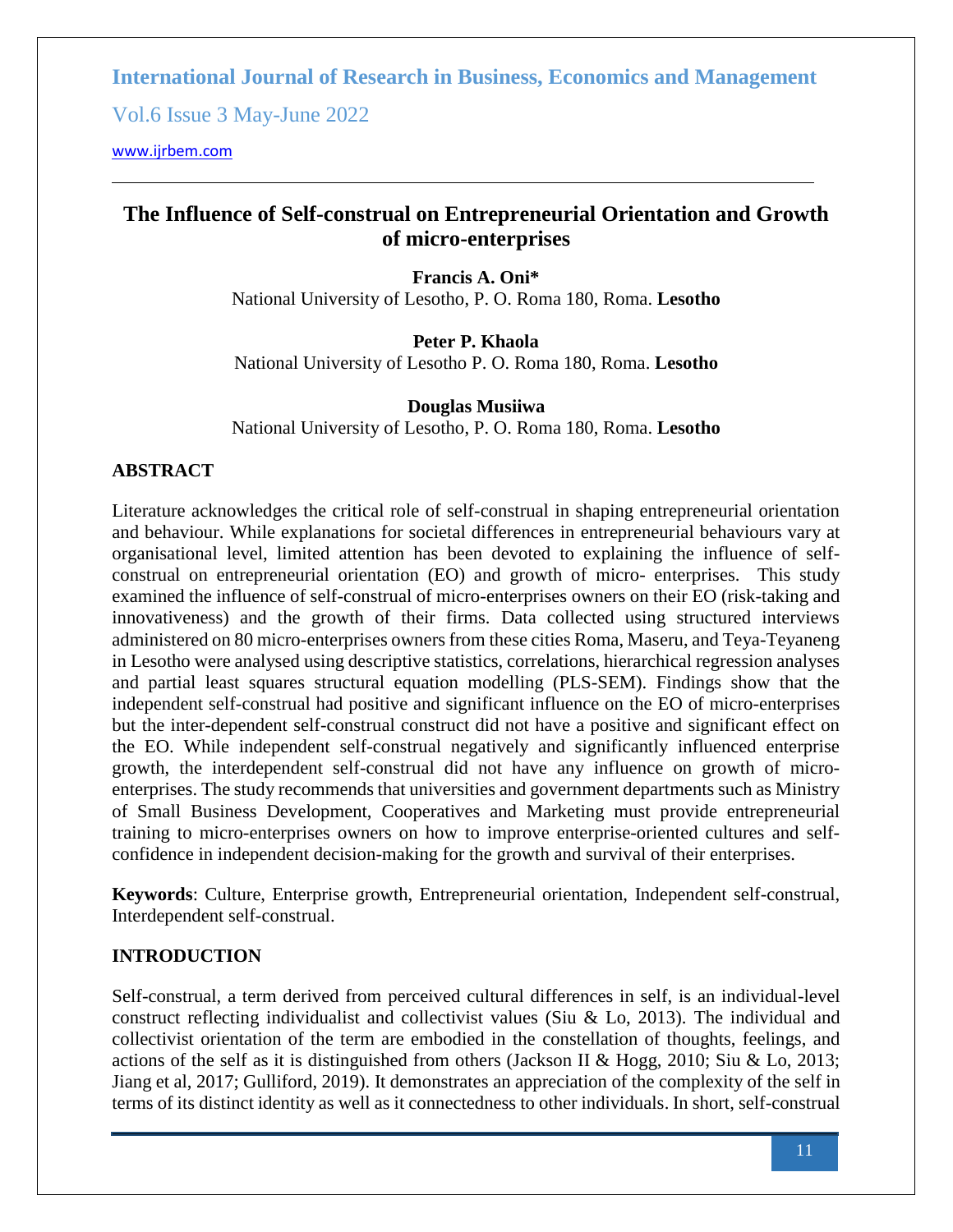Vol.6 Issue 3 May-June 2022

#### [www.ijrbem.com](file:///G:/New%20folder%20(2)/New%20folder/IJRBEM/pepar/2019/May-June/BEM361%20pub/www.ijrbem.com)

captures the way in which an individual conceptualizes and experiences oneself (Datu & Salanga, 2018; Díaz-Loving, 2019).

Anderson et al. (2015) conceives entrepreneurial orientation (EO) as a firm's decision-making practices, managerial philosophies, and strategic behaviours that are entrepreneurial in nature. While a body of management literature has examined the effect of EO on organisational culture (Markus,& Kitayama, 1991; Engelen, Flatten, Thalmann, & Brettel, 2014; Semrau, Ambos, & Kraus, 2016; Lee, Howe, & Kreiser, 2019), and growth of a firm (Farja, Gimmon, & Greenberg, 2016; Neneh & Van, 2017; Okangi, 2019); what remains under-explored in literature is whether individuals' perception of themselves as independent or as interdependent (self-construal) affects their orientation towards starting ventures (EO related issue). Most studies on self-construal tend to examine its effects on entrepreneurial intentions and not necessarily EO. Some researchers, Zampetakis, Kafetsios, Lerakis & Moustakis (2015) explored the role of independent and interdependent self-construal on entrepreneurial intention (EI) and revealed that independent selfconstrual moderates the effect of attitude toward entrepreneurship on entrepreneurial intent providing evidence that cultural change may have an impact on individual attitude toward entrepreneurship. Other studies have also reported self-construal as critical to establishment of entrepreneurial intentions (Indarti, Rostiani, & Nastiti, 2016; Krueger, 2017; Ip, Wu, Liu, & Liang, 2018; Esfandiar, Sharifi-Tehrani, Pratt, & Altinay, 2019; Karimi, Biemans, Lans, & Mulder, 2019). Yet this growing fascination with self-construal's interaction with entrepreneurial intentions has not illuminated our understanding of how self-construal shape and inform the strategic orientation of the firm. This failure to consider strategic orientation could be a great academic concerns for micro sized business where the personality and cultural dispositions of a business owner remain essential for better understanding of the strategic orientation of the firm (Lechner & Gudmundsson, 2014; Oliveira Jr., et al, 2016).

Literature provides studies that have explored the interaction between self-construal and the growth of micro-enterprises (Chachar, et al, 2013, Sarwoko and Frisdiantara 2016). However, the results of previous studies are ambivalent. There is no conclusive evidence on this matter as there is a plethora of studies pointing to a negative relationship between self-construal and the growth of micro-enterprise firms (Okurut, et al, 2016; Bogatyreva, et al, 2017; Diabate, et al, 2019). Bogatyreva et al (2017) observe that when self-construal is considered with environmental dynamism, it actually exerts a negative relationship in the growth of micro-enterprise firms. Similarly, Okurut et al (2016) contend that self-construal serves as a mediating variable in the relationship between pro-activeness and growth of micro-enterprise businesses, further pointing to the lack of clarity on whether self-construal serves as an independent variable or a mediating variable of growth.

Even though there is a dearth of studies that explore the effects of self-construal and EO and growth of micro-enterprises; Rezaei and Ortt (2018) warn against this glaring omission in entrepreneurial literature by highlighting that more studies are required. Moreover, it seems that bulk of studies exploring self-construal and growth tend to focus on entrepreneurial intention (Zampetakis et al.,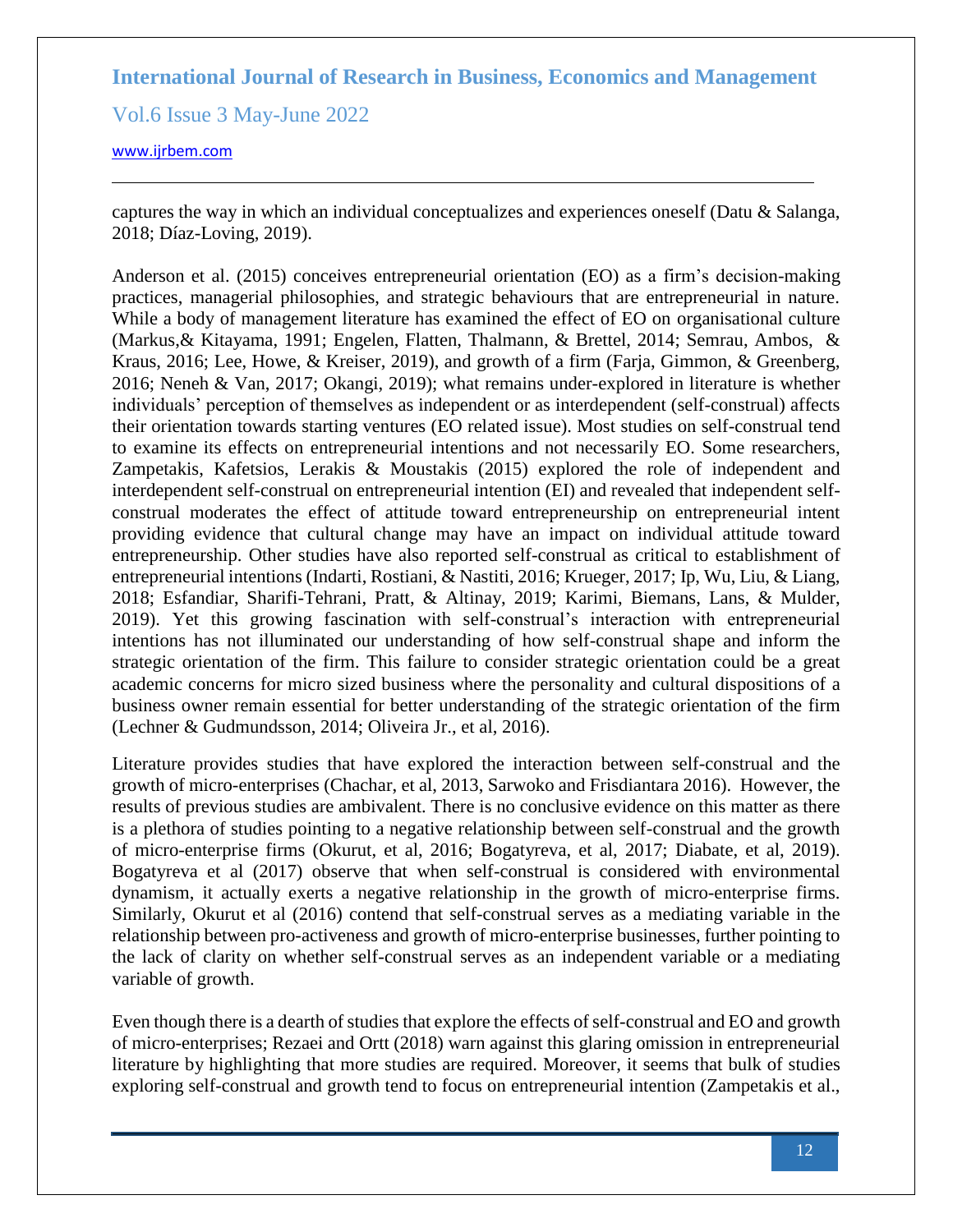Vol.6 Issue 3 May-June 2022

#### [www.ijrbem.com](file:///G:/New%20folder%20(2)/New%20folder/IJRBEM/pepar/2019/May-June/BEM361%20pub/www.ijrbem.com)

2015; 2017). EO remains a vibrant research topic as it continues to attract spirited discussion and attention of scholars [\(Martens et al., 2016;](https://journals.sagepub.com/doi/10.1177/1042258718773181) Covin, & Wales, 2019).

The aim of the study is, therefore, to examine if self-construal (individualism-collectivism cultural orientation) of micro-enterprises owners influences their EO dimensions (in particular, risk-taking and innovativeness) and the growth of their businesses. The research question guiding this study is: how does self-construal influence EO and growth of micro-enterprises in developing country like Lesotho? The study is informed by paucity of literature on the influence of self-construal on EO (risk-taking and innovativeness) of Basotho entrepreneurs and the growth of their businesses. To our knowledge, there has not been any study carried out on how sub-cultures influence the success of micro-enterprises in Lesotho. The uniqueness of the Basotho sub-culture lies in the interdependent nature of the Basotho communities despite the threats of globalization to superimpose individualist values.

#### **Theories guiding the Study**

The study is informed by the Theory of Entrepreneurial Event (TEE) (Shapero & Sokol, 1982), Theory of Planned Behaviour (TPB) (Ajzen 1991), and the Construal Level theory (CLT). The TEE postulates that entrepreneurial behaviour is a consequence of perceived desirability and perceived feasibility of specific behaviours, which influence one's propensity to act entrepreneurially. Perceived desirability captures the extent of attraction of an individual to a specific behaviour such as the pursuit of entrepreneurship. Perceived feasibility is concerned with the extent to which an individual perceives a specific behaviour to be executable with specific constraints. It captures the extent to which an individual considers herself personally capable of executing a certain behaviour (Shapero, 1975; Nguyen, 2018). Since the individual entrepreneur is conceived to be the most critical strategic resource in micro-enterprise firms due to the consolidation of ownership and strategic management responsibilities in one person or few individuals, self-construal would be expected to influence to such individuals' propensity to act in pursuit of strategic orientations of entrepreneurship such as EO and growth orientation of firms. Put differently, when micro-enterprise owners perceive their specific behaviours as feasible and desirable, their self -construal beliefs may entice them to pursue the fulfilment of EO and growth of their ventures.

According to the TPB, intent is the most proximal determinant of behaviour and this will have effect on the growth of a firm. In this model, an individual's behavioural intention is influenced by behavioural, normative, and control beliefs (Ajzen, 2019). Behavioural beliefs refer to attitudes about the targeted topic regarding likelihood that self-construal would occur while normative beliefs involve the extent to which it is perceived that others expect certain behaviour, coupled with one's personal motivation to comply. Also, the perceived behavioural control (PBC) refers to one's self-assessment/self-evaluation of ability to control barriers to behaviours (the perception of the difficulty of enacting a behaviour) (Ajzen, 2019). Following this logic one would expect entrepreneurial behaviours such as EO and the growth orientation of the firms to be informed not only by the social influence of significant others, behavioural orientation to entrepreneurship and perception of one's capacity to generate entrepreneurial outcomes but also by one's possession of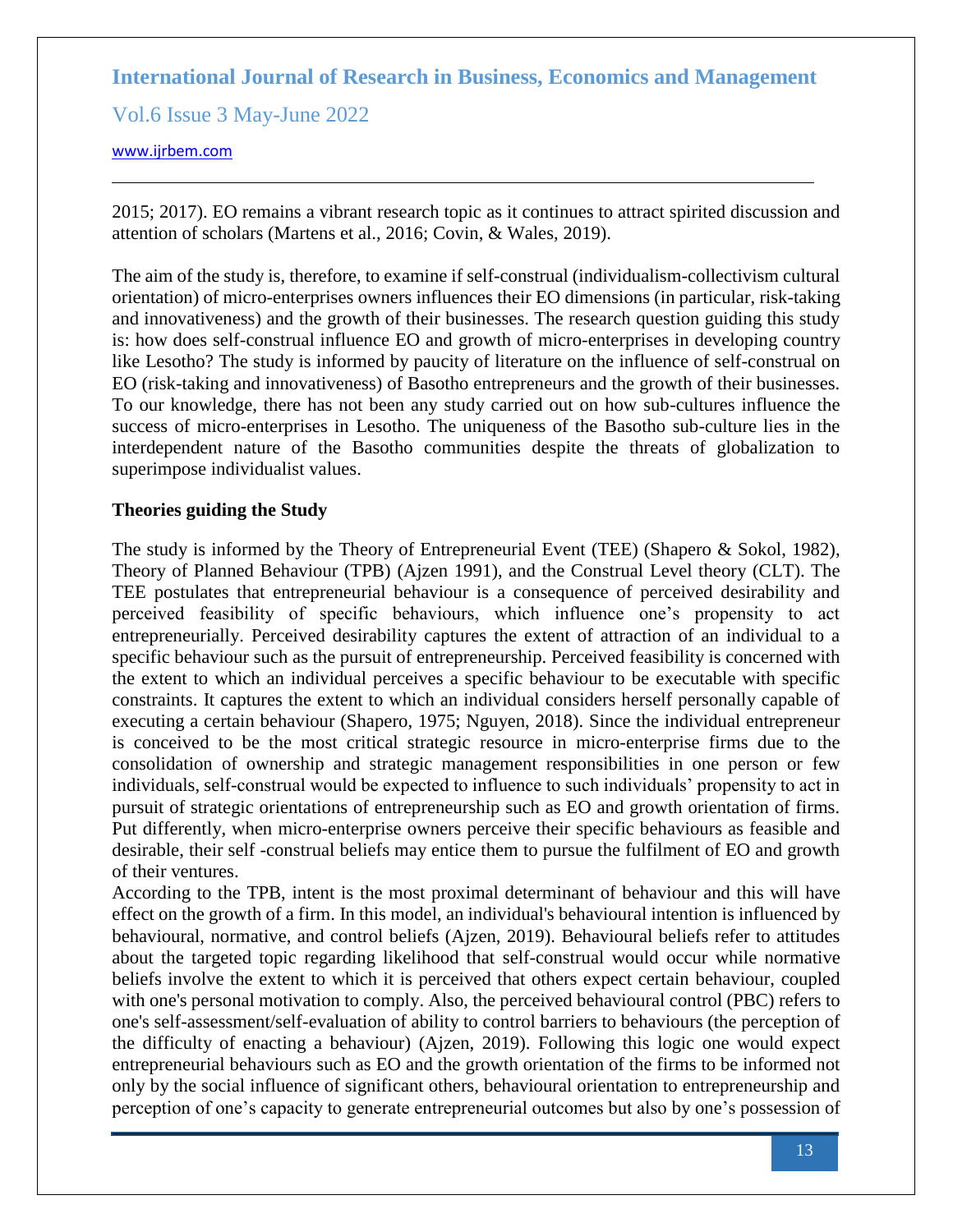Vol.6 Issue 3 May-June 2022

#### [www.ijrbem.com](file:///G:/New%20folder%20(2)/New%20folder/IJRBEM/pepar/2019/May-June/BEM361%20pub/www.ijrbem.com)

a specific form of self-construal. Depending on whether the firm seeks to generate profit exclusively or fulfils social entrepreneurship, the scale would be tipped independent self-construal towards for those entrepreneurs seeking profit maximisation while it might gravitate towards interdependent self-construal for those entrepreneurs seeks to pursue social goals. Yet instead of conceiving self-construal as a concept that can be tested independently, other studies have sought to associate the concept with variables employed in TPB.

EO is seen as a common construct utilized to measure attitude towards entrepreneurship (Kollmann et al., 2007; Siu, & Lo, 2013), and attitude can be used to predict intention and/ or behaviour. A good fit was found for a modified Theory of Planned Behaviour (TPB) model with self-construal dimensions (Maslowsky et al., 2015). In the study on cultural antecedents of behavioural intent in Wellesley, United States aimed at predicting behavioural intentions using bi-national sample, it was found out that interdependent self-construal was linked to subjective norms, while independent self-construal was linked to perceived behavioural control, which can both predict EO (Mancha, & Yoder; 2015).

Literature suggests that people assign different weights to the desirability and feasibility they attach to making decisions for the self (independent self-construal) and deciding for or providing advice to others (interdependent self-construal) (Păunescu et al., 2018). Since the pursuit of strategic orientation of a micro-enterprise firm can largely be conceived as an individualist decision-making process founded on the maximization of economic gains (profit, sales and revenue), independent self-construal would be expected to dominate such decision-making process. However, should the firm be a social enterprise founded on the virtues of social empowerment and societal development, then an interdependent self-construal would be expected to dominate compared to independent self-construal. Based on Construal Level Theory (CLT), individuals who decide for others tend to focus more on social desirability than on feasibility compared with those who decide for themselves (Chen, & Li, 2018; Zhang et al., 2017). Arguments on social desirability are consistent with perceptions of inter-dependent self-construal. We argue that the perceptions of social desirability and perceptions of feasibility will have impact on firm growth.

The rest of the paper is organized as follows: firstly, a review of relevant literature is undertaken; secondly, hypotheses are developed; thirdly, the methodological issues are then presented; and lastly, the study findings are discussed and relevant conclusions are drawn.

### **Review of relevant literature and development of hypotheses**

Researchers generally agree that EO is a key concept in developing strategies of executing something new and exploiting opportunities (e.g. new business) that other organizations cannot exploit. As such, EO enables individuals to undertake business processes, practices, and engage in decision-making styles that support entrepreneurial action and create sustainable competitive advantage for firms (Jalali et al., 2014; Emmanuel, 2017). Therefore, EO remains an essential concept in the formation of a new business (Anderson et al., 2015; Duru et al., 2018).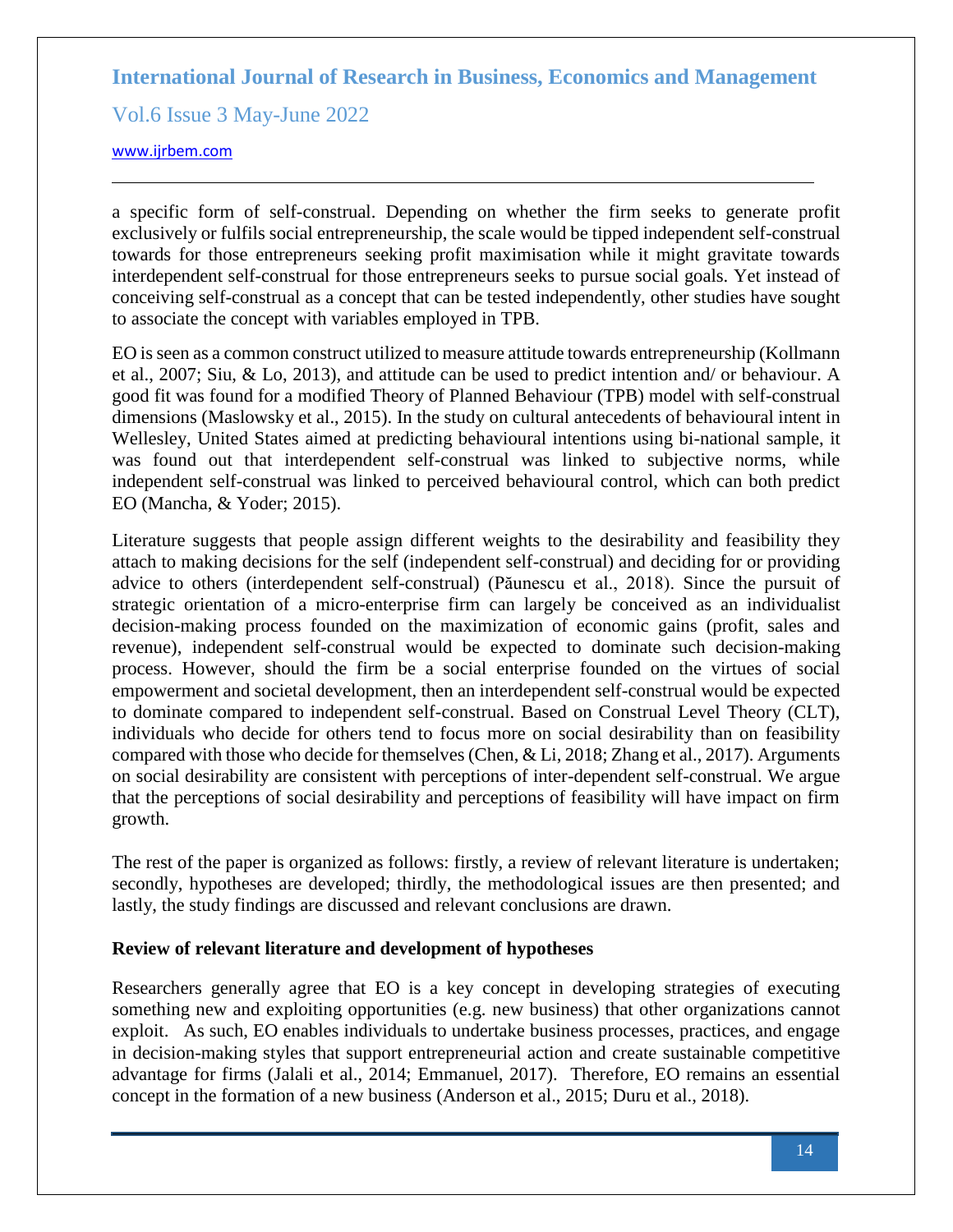Vol.6 Issue 3 May-June 2022

#### [www.ijrbem.com](file:///G:/New%20folder%20(2)/New%20folder/IJRBEM/pepar/2019/May-June/BEM361%20pub/www.ijrbem.com)

One of the issues concerning EO is its measurement. Miller, (2011) provides three dimensions for measuring EO consisting of innovativeness, pro-activeness, and risk-taking. As argued by this author, innovativeness captures the capacity and readiness of a firm to introduce new products and services to customers through the adoption of new and creative ideas. Agbobli, (2013) add to this debate explaining that proactiveness denote the business' ability to take strategic action in securing superior advantage over competitors by introducing new products and processes. The author further defines risk-taking as entrepreneurs' willingness to come up with and implement novel ideas which foists serious risks. Lyon, et al., (2000) share a counter view and note that risk-taking can include huge borrowing, committing high percentage of resources to projects with uncertain outcomes and entering unknown markets

These aforementioned EO dimensions have been extended to five to include autonomy and aggressive competitiveness (Zehir, Can, & Karaboga, 2015). Alexandrova (2004) states that autonomy denotes the firms' independent spirit of freedom necessary to create new business which serves as a catalyst of entrepreneurial activity. Aggressive competitiveness reflects firms' inclination to assume a combative posture by exerting high competitive intensity in order to outwit their rivals (Fairoz et al. 2010). This study focuses on innovativeness and risk-taking dimensions of EO. These dimensions are the most popular in measuring EO.

Even though a growing number of studies have focused attention on the effects of self-construal on entrepreneurial intentions (Bagheri & Pihie, 2015; Indarti et al., 2016; Zampetakis et al., 2017; Ip et al., 2018), studies that examine how self-construal influences EO directly are yet to merge. Since EO can be seen as a common construct that measures attitude towards entrepreneurship (Kollmann et al., 2007), and attitudes can be used to predict intention and/or behaviour, we argue then that the self-construal should conceptually influence the dimensions of EO and in turn, should influence the growth of micro-enterprises. In view of the reality that most studies discussing the impact of self-construal on EO dimensions have been in advanced countries (Anlesinya et al., 2015; Egwu, Udu, & Onu, 2019), this study seeks to establish the extent to which these studies resonate with emerging country context such as that of Lesotho which is culturally characterised by interdependency like any other African countries (Walker et al., 2005; Jones et al., 2018) as opposed to independent orientation that businesses require (Farrington, & Matchaba-Hove, 2011).

### *Self-construal and risk-taking*

Risk-taking is considered intrinsic to entrepreneurship. Miller and Friesen (1978) define risk taking as "the degree to which a person is willing to make large and risky resource commitments—that is, those which have a reasonable chance of costly failures" (p. 923). Therefore, risk-taking demonstrates the extent to which an entrepreneur is prepared to lose accumulated resources in the event of a catastrophe arising. Invariably, all firms deal with risk at some level ranging from low risk (involving low uncertainty and small resource commitments) to high risk (entailing high uncertainty and large resource commitments) (Lumpkin, & Dess, [1996\)](https://link.springer.com/article/10.1186/s40497-019-0147-5#ref-CR35). If one is not prepared to take risks by venturing into the unknown, and demonstrating willingness and readiness to "commit a relatively large portion of assets into a venture" and "borrowing heavily" to finance a business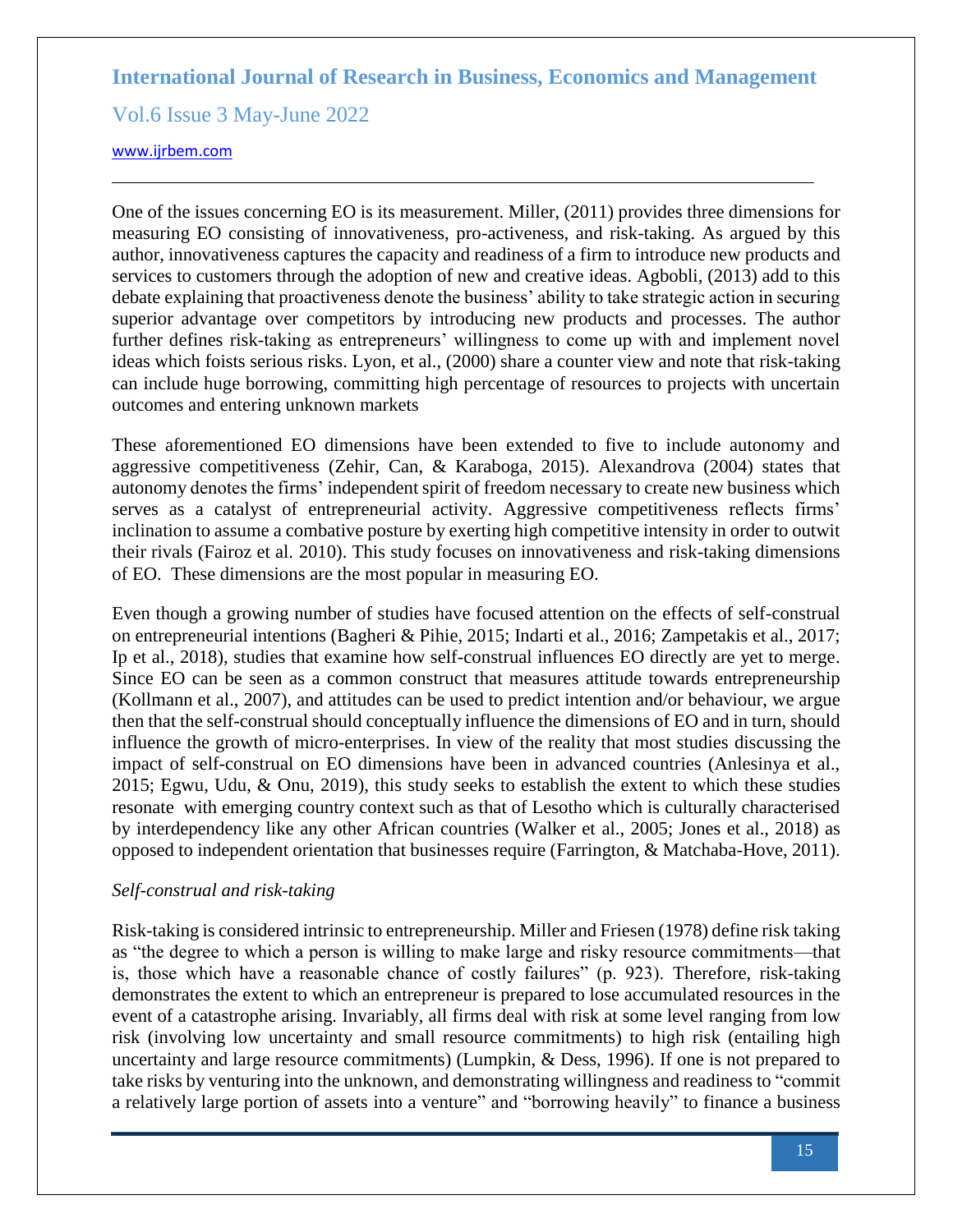Vol.6 Issue 3 May-June 2022

#### [www.ijrbem.com](file:///G:/New%20folder%20(2)/New%20folder/IJRBEM/pepar/2019/May-June/BEM361%20pub/www.ijrbem.com)

project (Hasche, & Linton, 2018: 99); then, it is inconceivable for such person to engage in entrepreneurship as entrepreneurial pursuits always involve risks. Risk can also be related to riskreturn and trade-off, or the probability of a loss (Lechner, & Gudmundsson, [2014\)](https://link.springer.com/article/10.1186/s40497-019-0147-5#CR28), or tolerance of uncertainty (Gunawan et al., [2015\)](https://link.springer.com/article/10.1186/s40497-019-0147-5#CR22). Experimenting with new ideas is a risk that is fundamental to the creation of a new business. Consistent with the adage "no pain no gain," entrepreneurs are expected to bear some level of risk if their economic gains are presumed to be significant and meaningful. Therefore, risk taking is the "differentiator" for entrepreneurs because most people are unwilling to take risks (Hasche, & Linton, 2018; Covin, & Wales, 2019; Wales et al., 2013). These authors further argue that risk-takers stand a good chance of recording success if the investments pay off.

According to trait theory, one of the characteristics that entrepreneurs should have is the ability to take calculated risk (Block et al., 2015). Dess and Lumpkin (2005) share the same view when they state that risk-taking involves making decisions in the face of uncertainty. People in individualistic cultures rely more on their abilities than on the view of others when making critical decisions (Siu & Lo, 2013). It therefore stands to reason that independent self-construal could have more impact on risk-taking than inter-dependent self-construal, especially among peoples with individualistic culture. In support of this notion, studies (Autio et al., 2001; Krueger et. al., 2000) show that individual attitudes and self-efficacy have stronger impact on entrepreneurial orientations in individualistic countries than social norm (extent to which orientations are influenced by significant others). Since business creation is often related to risk-taking (Dess & Lumpkin, 2005) and independent self-construal is related to attitudes and intentions to create a business (Zampetakis et al*.,* 2017), independent self-construal is expected to influence the EO dimension of risk-taking. This situation can therefore be hypothesized as follows:

# *H1a: There is a positive relationship between independent self-construal and risk-taking.*

*H1b: The relationship between independent self-construal and risk-taking is stronger than the relationship between interdependent self-construal and risk-taking.*

### *Self-construal and innovativeness*

One of the problems relevant to research on innovativeness is a difficulty to establish a precise definition for the following constructs: innovation, invention, creativity, and entrepreneurship: definitions that would allow quantification of these constructs. Scholarly discourse on these definitions has created a dizzying array of differing and sometimes contradicting explanations. Some attribute this state of affairs, at least in part to miss-definitions, or misinterpretations of what above mentioned constructs denote (e.g., Rogers [59];One of the problems relevant to research on innovativeness is a difficulty to establish a precise definition for the following constructs: innovation, invention, creativity, and entrepreneurship: definitions that would allow quantification of these constructs. Scholarly discourse on these definitions has created a dizzying array of differing and sometimes contradicting explanations. Some attribute this state of affairs,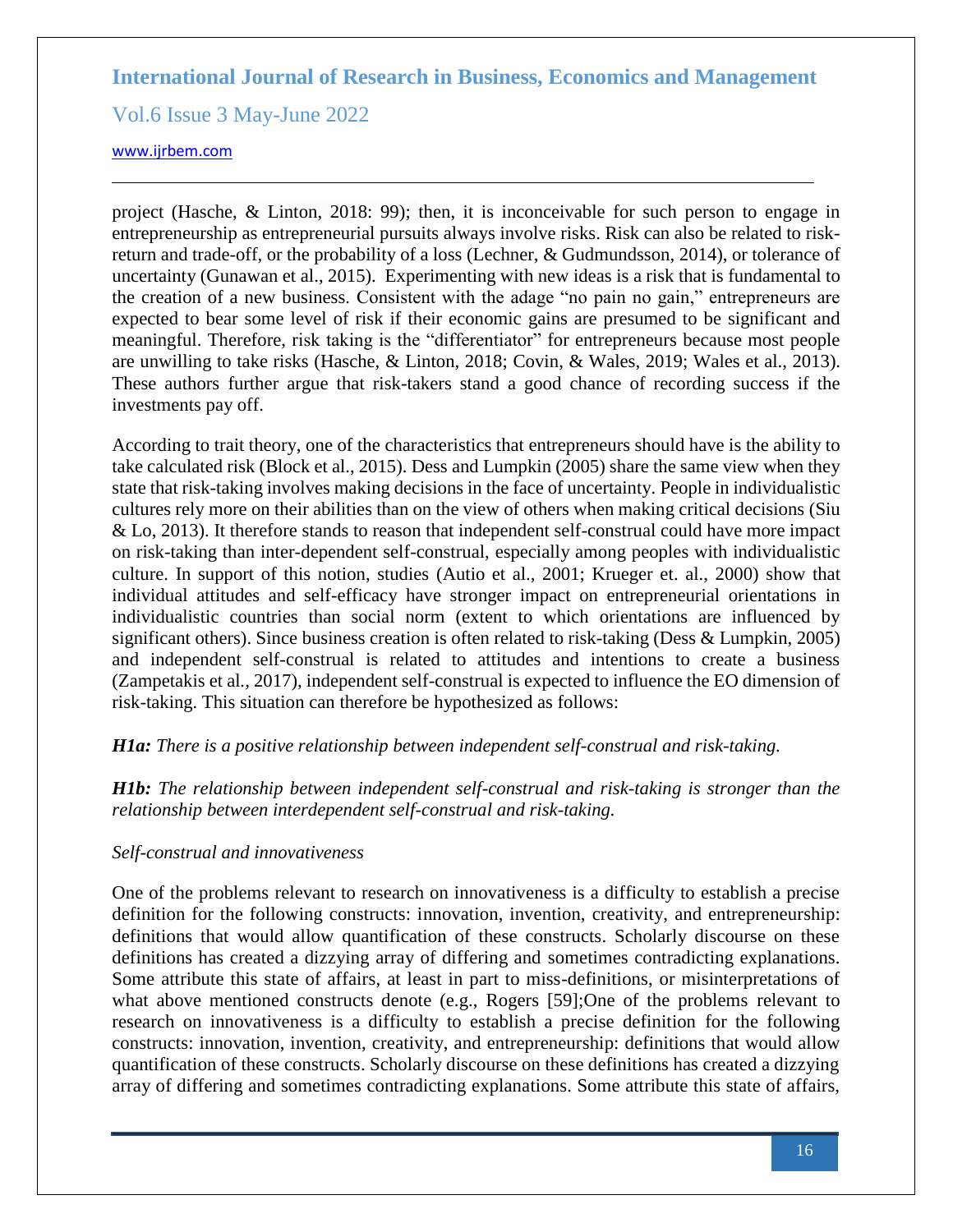Vol.6 Issue 3 May-June 2022

#### [www.ijrbem.com](file:///G:/New%20folder%20(2)/New%20folder/IJRBEM/pepar/2019/May-June/BEM361%20pub/www.ijrbem.com)

at least in part to miss-definitions, or misinterpretations of what above mentioned constructs denote (e.g., Rogers [59];

One of the problems relevant to research on innovativeness is a complexity to establish a precise definition for the following constructs: invention, innovation, imagination, and creativity: definitions that would allow quantification of these constructs. Scholarly discourse on these definitions has created a dizzying array of differing and sometimes contradicting explanations. Some attribute this state of affairs, at least in part to miss-definitions, or misinterpretations of what above mentioned constructs denote (Seng-Tan, 2004). Innovativeness refers to openness to new ideas (Frisharmmar & Horte, 2007), pursuit of creative and novel solutions (Knight, 2001), or creativity at the level of process and products (Dess & Lumpkin, 2005). Innovativeness reflects individual's tendency to embrace new practices or technologies and go beyond the current status quo. This may include new and creative ideas, novelty, and experimentation (Lumpkin & Dess, [1996\)](https://link.springer.com/article/10.1186/s40497-019-0147-5#ref-CR35) that might bring new opportunities, novel solutions, or an embrace of new technology, products, or services (Dess & Lumpkin, [2005\)](https://link.springer.com/article/10.1186/s40497-019-0147-5#ref-CR14). Innovativeness is exemplified in a predisposition to challenge the status quo and develop or adopt new activities, products, or services, new ideas, new technologies, new practices, explore new market niches, new product designs, and adopt new internal processes (Baker & Sinkula, [2009;](https://link.springer.com/article/10.1186/s40497-019-0147-5#ref-CR4) Vora, Vora, & Polley, 2012; Pehrsson, 2019; Ismail, & Alam, 2019).

Innovativeness and risk-taking are closely related dimensions of EO (Wach, 2015). This is not surprising because innovative people take calculated risks (Block et al., 2015). Since risk-taking and openness to experience (innovativeness) are traits related to oneself (Kerr et al., 2018; Prasad et al., 2018; Cuesta et al., 2018; Kerr et al., 2019), and not the group, it is plausible that independent self-construal (and not interdependent self-construal) should be related to innovativeness. Based on this premise, the following can be hypothesized:

#### *H2a: There is a positive relationship between independent self-construal and innovativeness.*

*H2b: The relationship between independent self-construal and innovativeness is stronger than the relationship between interdependent self-construal and innovativeness.*

### *Self-construal and entrepreneurial orientation*

Recent research suggests that independent self-construal moderates the effect of attitudes toward entrepreneurship on EI (Karimi et al., 2016, 2019; Park, & Pinel, 2020). While this may be true for independent selves, relatedness may be more important for interdependent selves (Lee et al., 2019). There seems to be lack studies that examine how self-construal influences EO directly. Since EO can be seen as a common construct that measures attitude towards entrepreneurship (Kollmann et al., 2007), and attitudes can be used to predict intention and/or behaviour, we argue then that the self-construal should conceptually influence the dimensions of EO. The kind of selfconstrual a person has affects his or her entrepreneurial orientation. If EO reflects risk-taking and innovativeness as its main dimensions and both dimensions are conceptually influenced by selfconstrual as argued above, then, self-construal should plausibly influence EO. In the context of a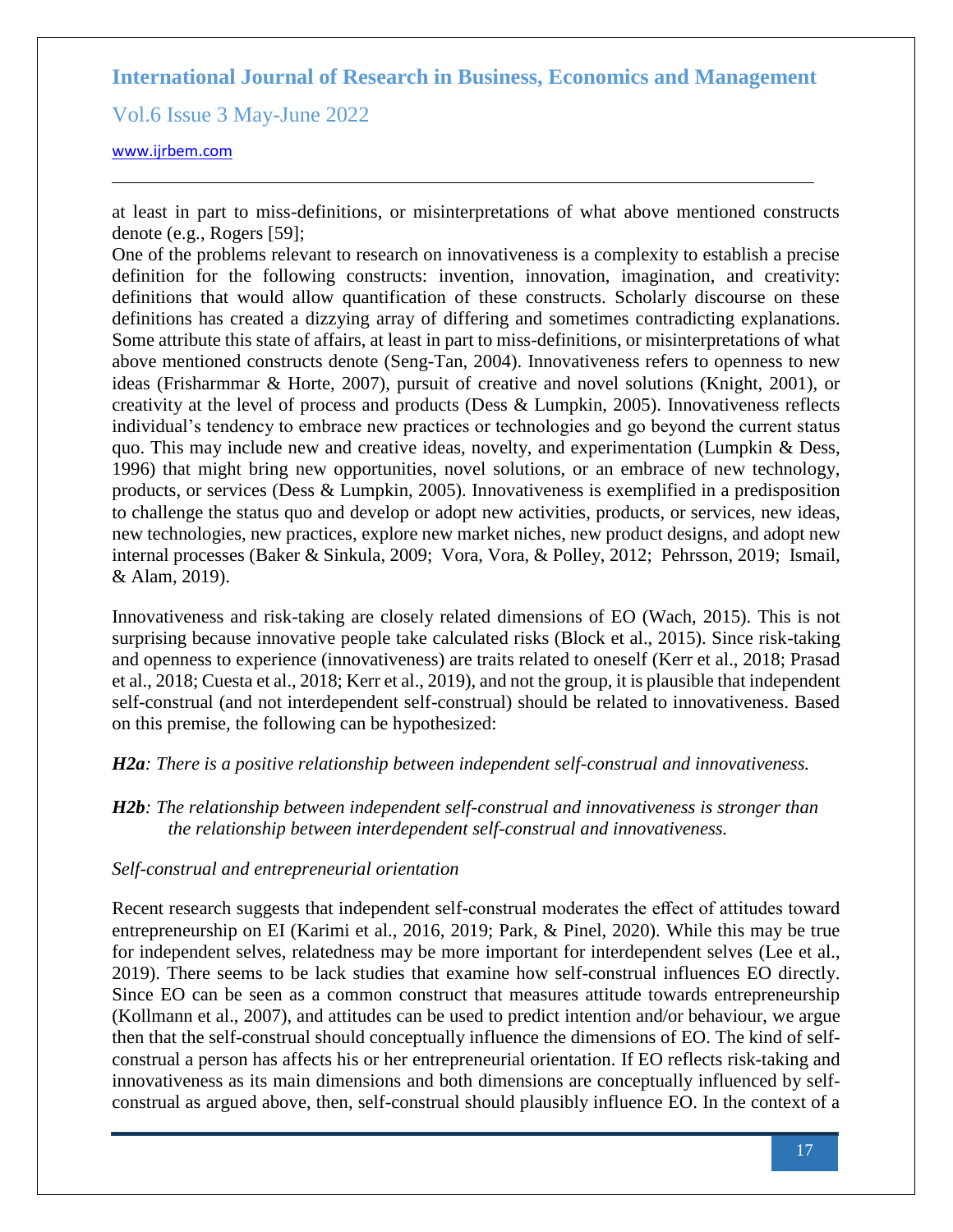Vol.6 Issue 3 May-June 2022

[www.ijrbem.com](file:///G:/New%20folder%20(2)/New%20folder/IJRBEM/pepar/2019/May-June/BEM361%20pub/www.ijrbem.com)

closely related term, namely EI, studies find that self-construal either directly influences EI, or interacts with predictors of EI to influence the latter (Siu & Lo, 2013; Zampetakis et al., 2017). It is therefore plausible to hypothesize as follows:

*H3a: There is a positive relationship between independent self-construal and EO.*

*H3b: The positive relationship between independent self-construal and EO is stronger than the relationship between interdependent self-construal and EO.*

### *EO and micro-enterprises growth*

Firm growth has generated a lot of interest among social scientists and practitioners alike (Rajapathirana & Hui, 2018; Okangi, 2019). Growth is seen as the direct outcome of risk-taking, proactive and innovative behaviour of an entrepreneur as researchers explicate that EO is one of the most generally used concepts in strategy literature for enhancing firm growth, competitiveness, success, profitability and performance (Rezaei and Ortt, 2018; Neneh & Van, 2017). In other words, growth is seen as the outcome of EO. EO is centered on the behaviour that can be used as a gizmo for enhancing micro-enterprises' growth (Neneh & Van, 2017). Empirical studies on entrepreneurship demonstrate that there is a positive relationship between EO and firm performance leading to growth (Neneh & Van, 2017; Dissanayake & Semasinghe, 2016; Okangi, 2019). Several empirical studies support this view. For instance, Kraus et al. (2012) found a positive relationship between EO and growth in Netherlands. Similar results were found by Aziz et al. (2014) in Malaysia, Neneh & Van (2017) in South Africa, Păunescu et al. (2018) in Romania, and Okangi (2019) in Tanzania. However, a handful of research findings have revealed insignificant and sometimes negative correlations between EO and firm performance with the reason that relationship between EO and firm performance is mediated by learning orientation whereby flexibility and application of required skills in doing things are encouraged within the firm (Wambugu et al., 2015; Arbaugh et al., 2010). Similarly, studies indicate that not all of the dimensions of EO directly or positively influence business growth when the industry's contextual factors are considered (Lumpkin & Dess, [1996\)](https://link.springer.com/article/10.1186/s40497-018-0143-1#CR66). These mixed results partly motivate this study as it remains fuzzy the nature of the relationship between these variables. However, Covin and Slevin (1991) postulate that entrepreneurial firms with innovative, proactive and risk-taking strategic orientation would attain growth. Based on the above findings, the following can be hypothesized:

*H4: There is a positive relationship between EO and micro-enterprises growth.*

# **Conceptual framework**

The hypotheses in the literature review were integrated to develop the conceptual framework for the study shown in figure 1.

*Notes*: **InterSC** = Interdependent self-construal; **IndSC** = Independent self-construal; **EO** = Entrepreneurial Orientation.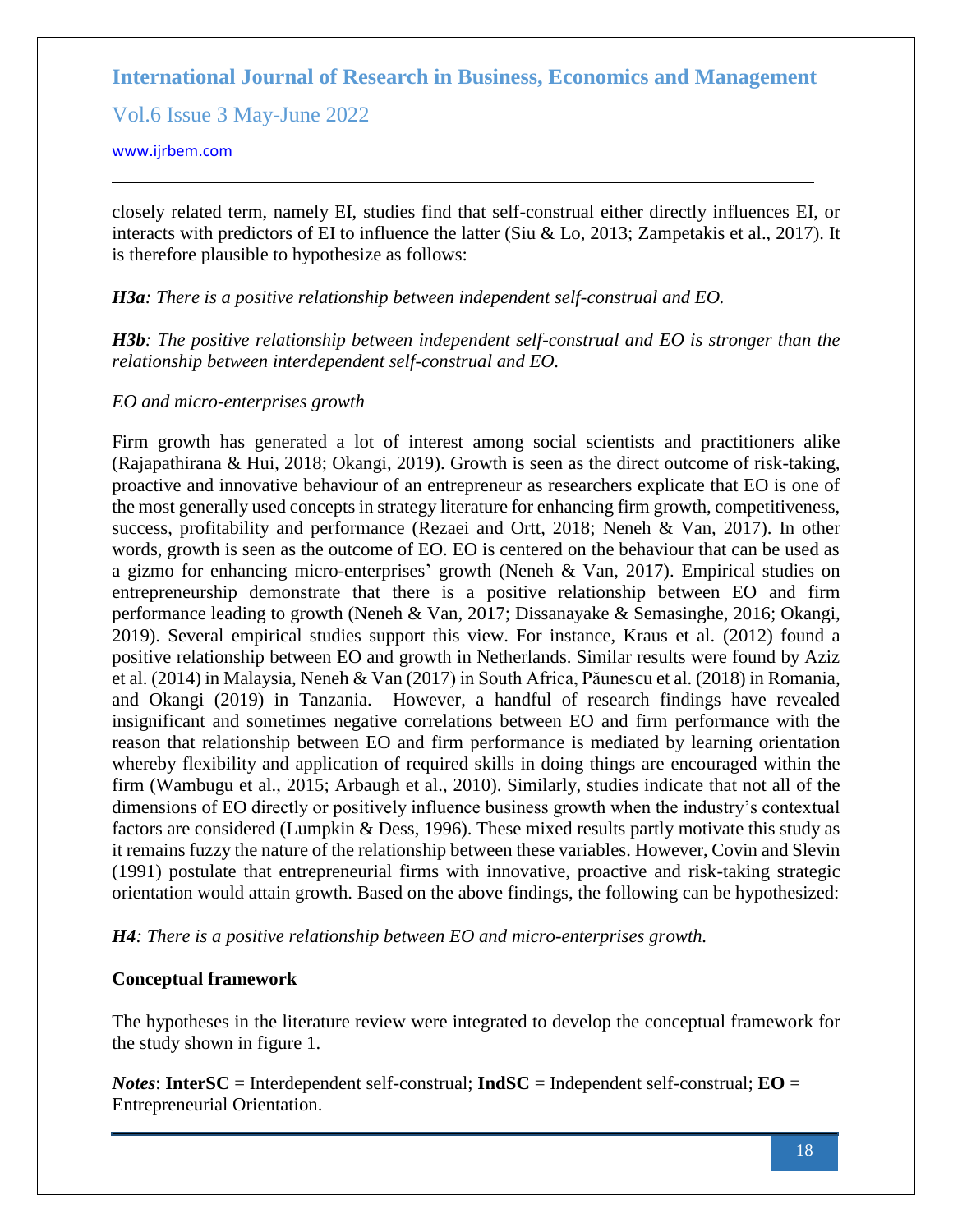# Vol.6 Issue 3 May-June 2022

#### [www.ijrbem.com](file:///G:/New%20folder%20(2)/New%20folder/IJRBEM/pepar/2019/May-June/BEM361%20pub/www.ijrbem.com)



## **METHODOLOGY**

A descriptive research design was applied to examine the influence of self-construal on EO and growth of micro-entrepreneurs in Lesotho.

### *Research instrument, Sampling and procedures*

Data were collected from primary sources using structured interviews directed to micro-enterprises owners. The research population consisted of micro-enterprises business owners operating in Roma, Teya-Teyaneng, Hamokhalinyane, and the central business area (CBA), Maseru District, Lesotho. A sample size of 80 was selected from the list of micro-enterprises business owners obtained from the Ministry of Trade using convenience non-probability sampling method. Because one-to-one interviews were used, the response rate was 100%.

#### *Assessment of variables*

To ensure the validity and reliability of data collected, existing scales were used to assess the variables of the study.

For self-construal, the culture value scale (CVSCALE) adapted from Yoo, Donthu and Lenartowicz (2011) was used to assess individualism / collectivism (independent/interdependent) culture values based on a Likert-type scale with response categories ranging from 1 (strongly disagree) to 5 (strongly agree). Also, three items were used to measure independent self-construal - "it is important that I do my work better than others"; "my personal identity and being independent of others is important to me", and "winning is everything to me". Likewise, three items were used to measure interdependent self-construal which focus on the extent to which: "an individual should sacrifice self-interest for the group", "group welfare is more important than individual rewards", and "group loyalty should be encouraged even if individual's goals suffer". The micro-enterprises owners were asked to rate the extent to which they agree with the statements. This scale allows business practitioners or researchers to assess the cultural orientations of individuals and to use primary data instead of cultural stereotypes. CVSCALE exhibited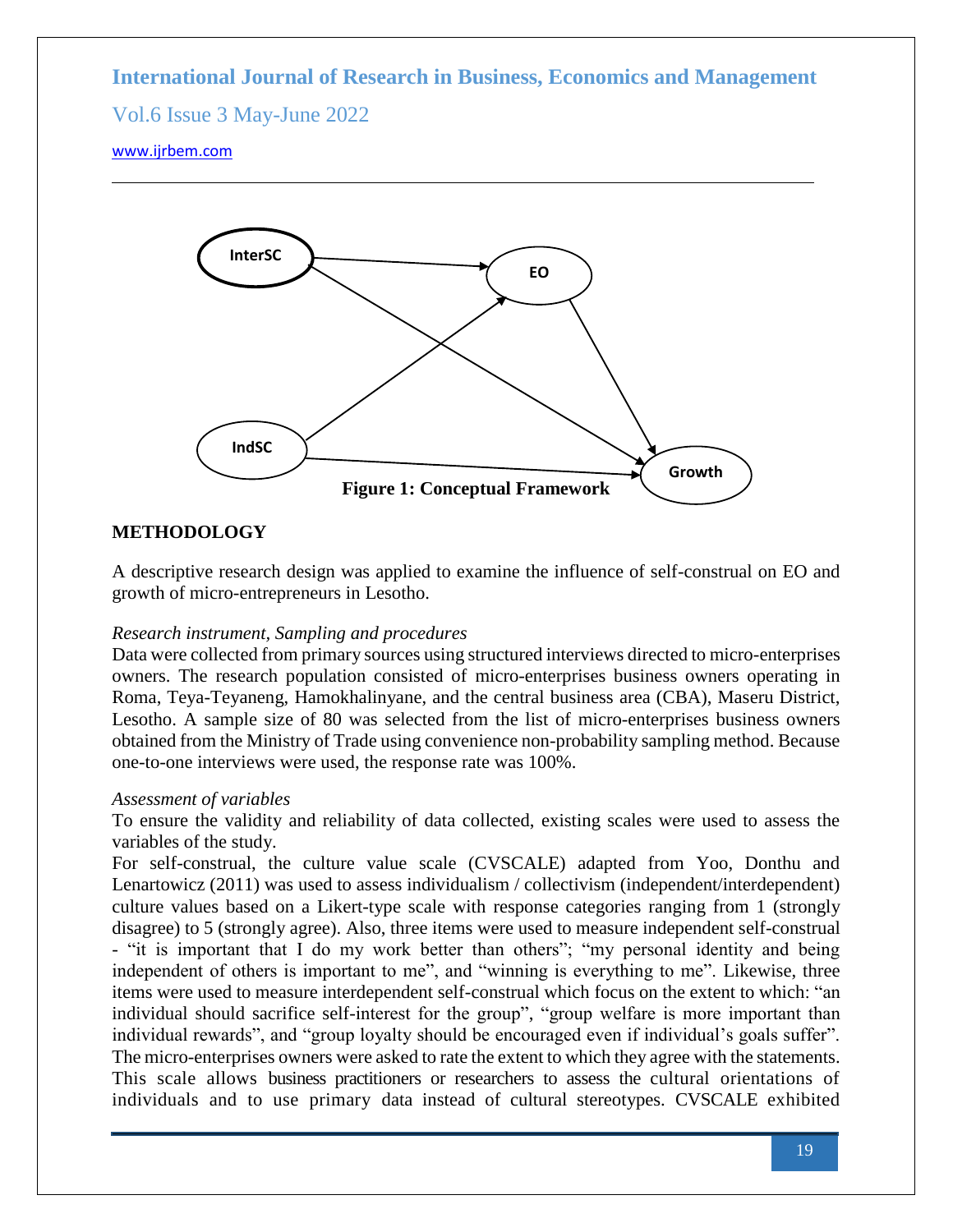Vol.6 Issue 3 May-June 2022

#### [www.ijrbem.com](file:///G:/New%20folder%20(2)/New%20folder/IJRBEM/pepar/2019/May-June/BEM361%20pub/www.ijrbem.com)

appropriate reliability and validity. The Cronbach's alphas ( $\alpha$ ) of the scales were 0.93 and 0.88 respectively.

To verify that the scale measured what it intended to measure, namely culture values, uncertainty avoidance and long-term planning as additional values of culture were included.

*For risk-taking*: Two items adapted from Schwartzer and Jerusalem's (1995) general self-efficacy scale (GSE) were used to assess this construct. The items were: "I am confident that I could deal efficiently with unexpected events" and "thanks to my resourcefulness, I know how to handle unforeseen events". The scale ranged from 1 (very false) to 5 (very true). The internal reliability for GSE is given when Cronbach's alphas is between .76 and .90. For this study, the Cronbach's alpha ( $\alpha$ ) of the scale was 0.96.

*For innovativeness:* Three items from Jackson Personality Inventory's (1976) scale (JPI) were used to measure this construct. The items used were: "I love to think of new ways of doing things", "I have vivid imagination", and "I have excellent ideas". The scale ranged from 1 (very false) to 5 (very true). The Cronbach's alpha of the scale was 0.95.

*For EO:* This construct was measured with 5 items from risk-taking and innovativeness as explained above. The Cronbach's alpha  $(\alpha)$  was = 0.96.

Conceptually, all the four should be moderately correlated, but as distinct constructs.

*For enterprise growth:* Number of employees was used as a proxy for enterprise growth.

### *Data analysis*

Statistical Package for Social Sciences (SPSS, v. 20) and Smart PLS 3 were used to analyse the data for this study. Specifically, statistics for correlations, model measurement, and structural model were used to address the hypotheses.

Compared to covariance-based structural equation modelling (CB-SEM), partial least squares structural equation modelling (PLS-SEM) is considered appropriate where the focus of research is on prediction and explanation of key constructs; the sample size is small; the model is made of reflective and formative constructs; available data is non-normal; and the model consists of singleitem latent variables (Hair *et a*l., 2019; Hair *et al*., 2011). Data analysis in our model was more suited to PLS-SEM than CB-SEM because the focus of our study was on prediction and explanation of key variables and our final exogenous latent variable (performance) consisted of one item (number of employees).

Construct validity of the measurement model was evaluated by assessing the convergent and discriminant validity of the model (Hair et al., 2011).

Traditionally, convergent validity is confirmed when all standardised loadings (outer loadings in SmartPLS) are statistically significant and 0.7 (or higher), the average variance extracted (AVE, average amount of variation that a latent variable explains in the observed variable) of each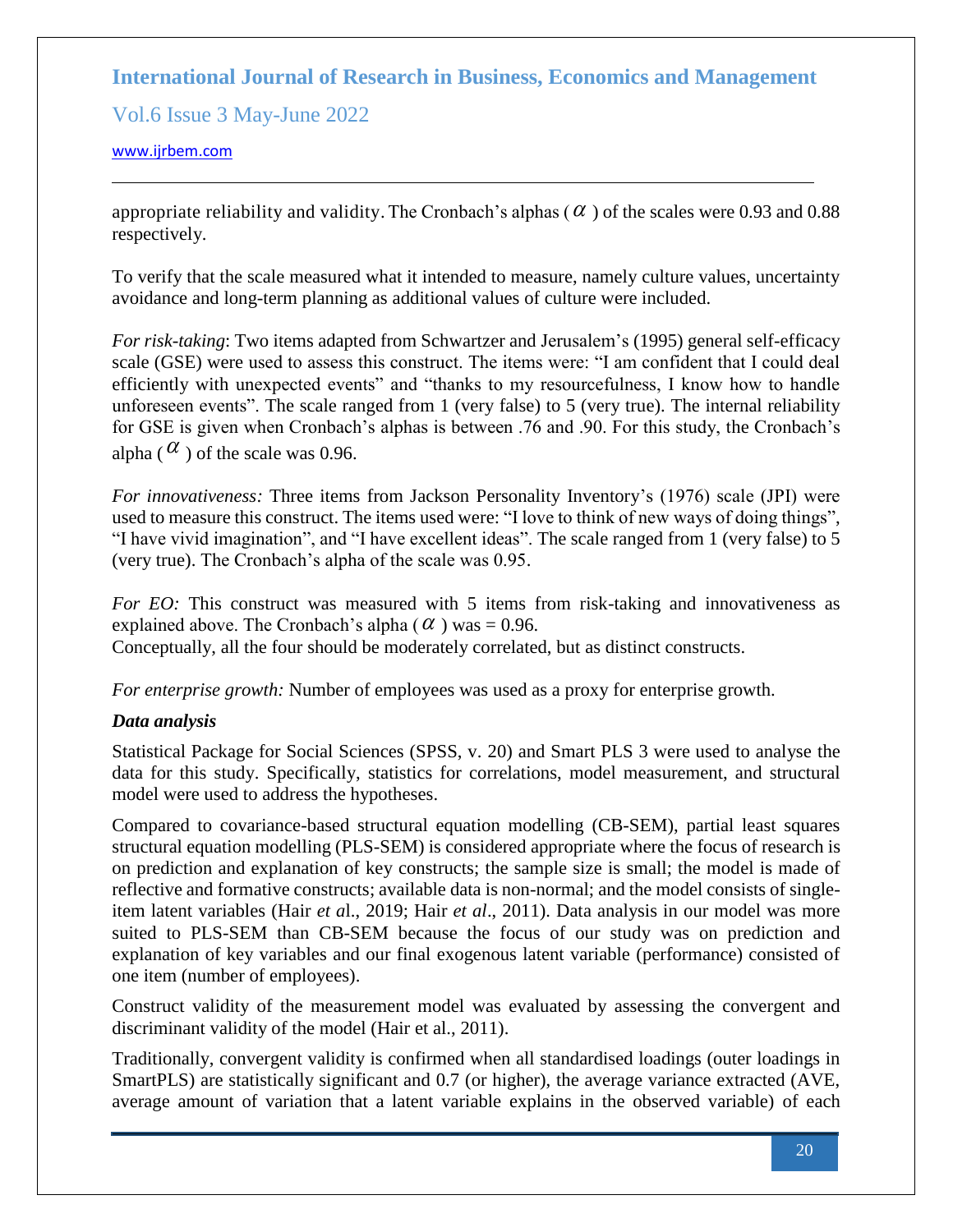Vol.6 Issue 3 May-June 2022

#### [www.ijrbem.com](file:///G:/New%20folder%20(2)/New%20folder/IJRBEM/pepar/2019/May-June/BEM361%20pub/www.ijrbem.com)

variable is 0.50 or higher, and composite reliability of each variable is 0.70 or higher (Hair et al., 2011; Nel & Boshoff, 2019).

To assess discriminant validity, we used Fornell-Larcker criterion. According to this criterion, the square-root of the AVE of each variable should be greater than the correlations of that variable with other variables in the model (Hair et al., 2011; Nel & Boshoff, 2019).

## **RESULTS**

*Assessment of the measurement model*

The results of the measurement models are shown in Table 1.

**Table 1: Results of measurement model**

| <b>Constructs</b>                 | Items/sub-scale    | Outer<br>loadings | <b>AVE</b> | CR    |
|-----------------------------------|--------------------|-------------------|------------|-------|
| Interdependent<br>self-           | Coll1              | 0.939             | 0.894      | 0.944 |
| construal                         | Coll <sub>2</sub>  | 0.952             |            |       |
| <b>Independent self-construal</b> | Indiv1             | 0.941             | 0.789      | 0.918 |
|                                   | Indiv <sub>2</sub> | 0.920             |            |       |
|                                   | Indiv <sub>3</sub> | 0.797             |            |       |
| <b>Innovation</b>                 | RT1                | 0.915             | 0.865      | 0.970 |
|                                   | RT <sub>2</sub>    | 0.944             |            |       |
|                                   | Innov1             | 0.928             |            |       |
|                                   | Innov2             | 0.940             |            |       |
|                                   | Innov <sub>3</sub> | 0.923             |            |       |

As shown in Table 1, outer loadings on all constructs were 0.7 (or higher) and significant, and AVE of each latent construct was higher than 0.50. Similarly, each construct had the composite reliability that was higher than 0.70 (Hair et al., 2011). These figures provide evidence of convergent validity of the constructs under study.

To assess discriminant validity, we used Fornell-Larcker criterion. The results are summarised in Table 2.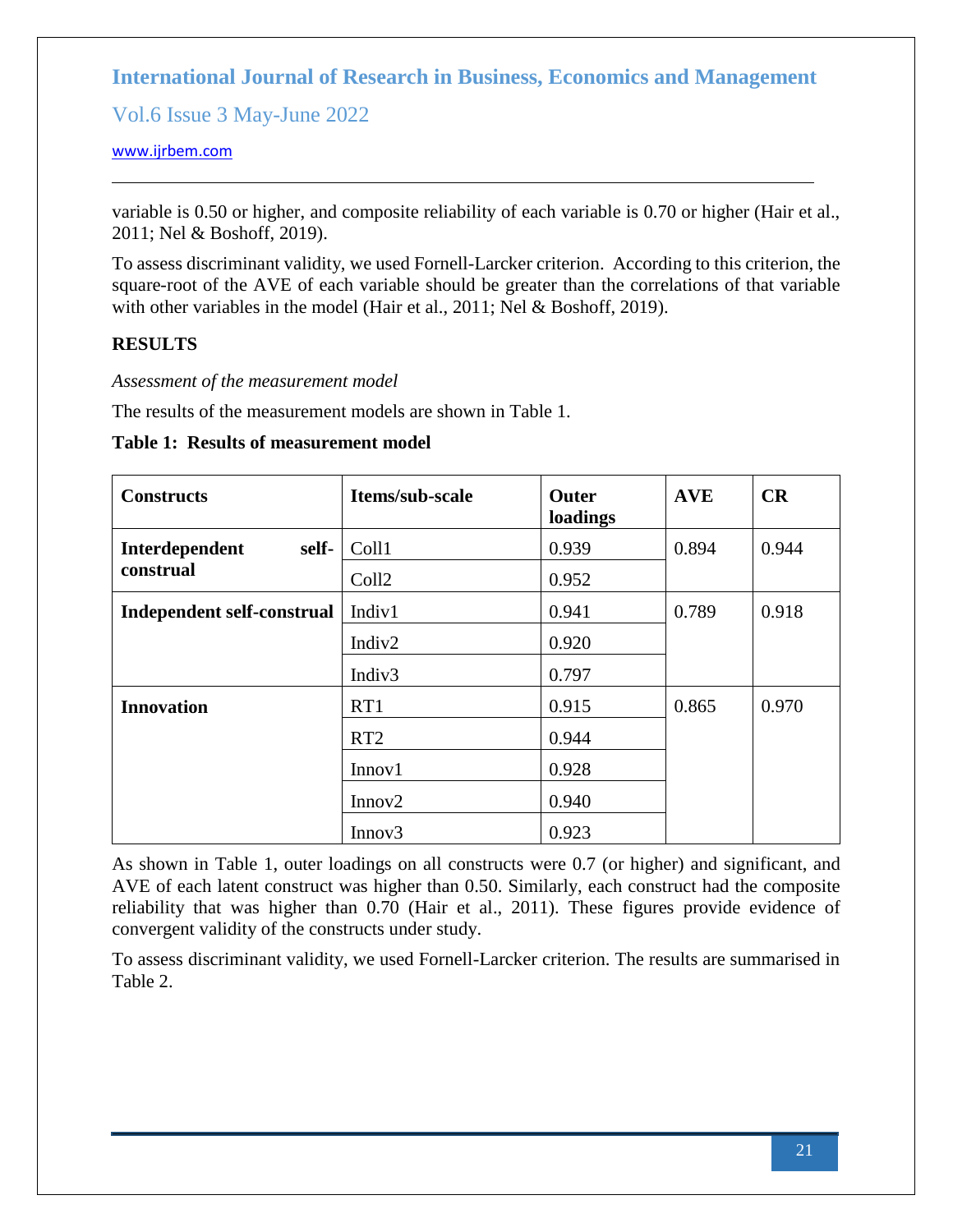Vol.6 Issue 3 May-June 2022

[www.ijrbem.com](file:///G:/New%20folder%20(2)/New%20folder/IJRBEM/pepar/2019/May-June/BEM361%20pub/www.ijrbem.com)

|  |  |  | Table 2: Results of discriminant validity |  |
|--|--|--|-------------------------------------------|--|
|--|--|--|-------------------------------------------|--|

| 1. Entrepreneurial orientation      | 0.930 |       |       |
|-------------------------------------|-------|-------|-------|
| 2. Independent self-construal       | 0.588 | 0.888 |       |
| Interdependent self-construal<br>3. | 0.189 | 0 334 | 0.945 |

As shown in Table 2, the square-root of the AVE of each construct (figures in the diagonal) was higher corresponding figures in each column and row, intimating that the measurement model had adequate discriminant validity.

To have a general idea of the relationship among study variables, we conducted zero-order correlations. The detailed results are shown in Table 3.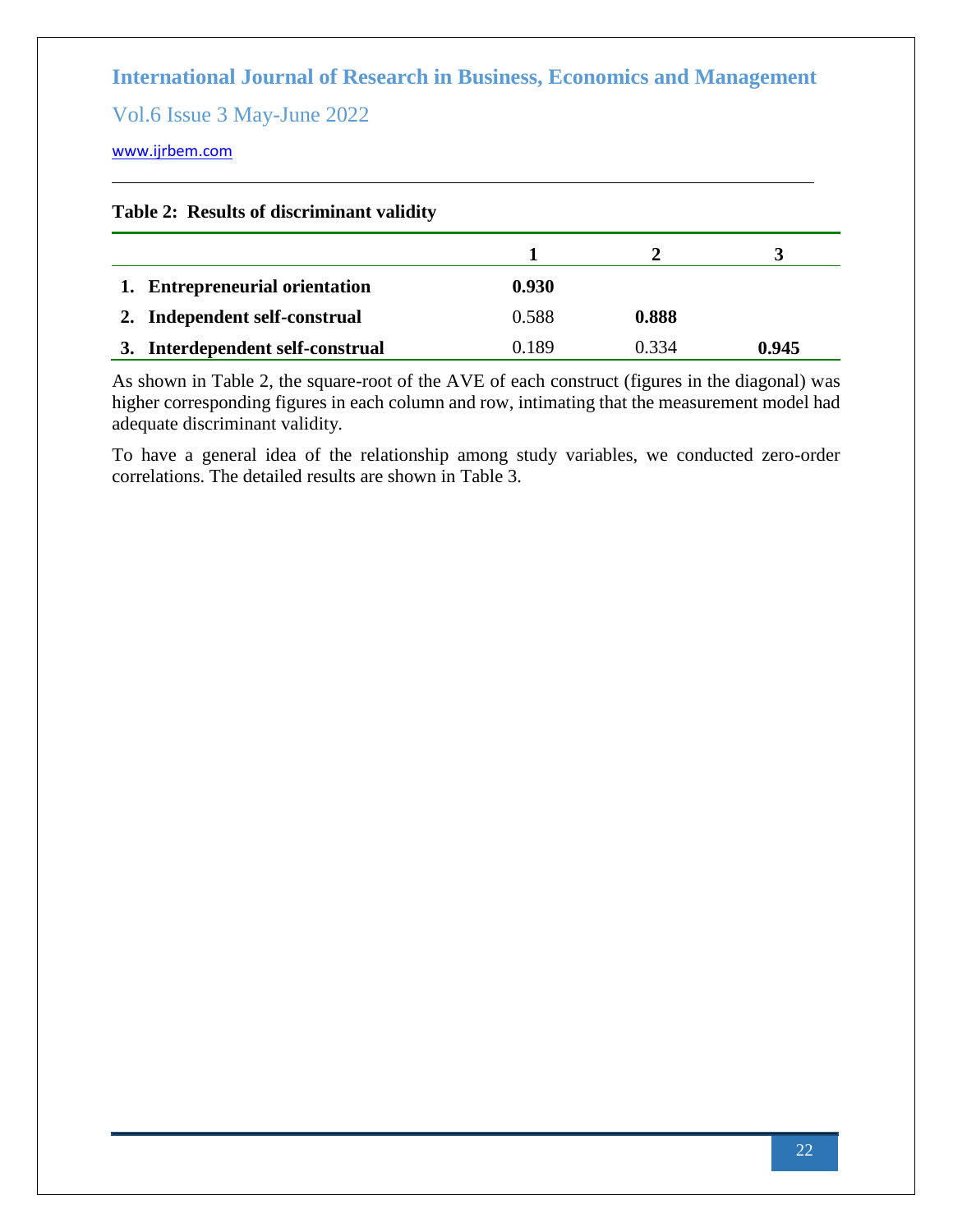# Vol.6 Issue 3 May-June 2022

|                              | <b>Mean</b> | $\blacksquare$           | 2           | 3        | 4        | 5        | 6          | 7          | 8        | 9        | 10       | 11       | 12     |
|------------------------------|-------------|--------------------------|-------------|----------|----------|----------|------------|------------|----------|----------|----------|----------|--------|
| <b>Variable</b>              | (SD)        |                          |             |          |          |          |            |            |          |          |          |          |        |
| Gender                       |             | $\overline{\phantom{a}}$ |             |          |          |          |            |            |          |          |          |          |        |
| Age                          |             | 0.18                     |             |          |          |          |            |            |          |          |          |          |        |
| Education                    |             | $-0.09$                  | $0.66**$    |          |          |          |            |            |          |          |          |          |        |
| Prior business<br>experience |             | $0.28*$                  | 0.10        | 0.14     |          |          |            |            |          |          |          |          |        |
| Independent                  |             | $0.20^{+}$               | $-0.19^{+}$ | $0.27*$  | $-0.09$  | (0.93)   |            |            |          |          |          |          |        |
| Interdependent               |             | $0.22*$                  | 0.05        | 0.04     | $-0.17$  | $0.43**$ | (0.88)     |            |          |          |          |          |        |
| Uncertainty                  |             | 0.14                     | 0.12        | $-0.03$  | 0.00     | $0.46**$ | $0.52**$   | (0.82)     |          |          |          |          |        |
| Long-term<br>planning        |             | $-0.05$                  | $-0.27*$    | $0.35**$ | $-0.09$  | $0.70**$ | 0.18       | $0.47**$   | (0.91)   |          |          |          |        |
| Risk-taking                  |             | $-0.03$                  | $-0.26*$    | $0.43**$ | 0.14     | $0.60**$ | $0.28*$    | $0.25*$    | $0.50**$ | (0.96)   |          |          |        |
| Innovativeness               |             | $-0.05$                  | $0.41**$    | $0.59**$ | 0.08     | $0.60**$ | $0.20^{+}$ | $0.20^{+}$ | $0.50**$ | $0.89**$ | (0.95)   |          |        |
| Motivation                   |             | $-0.10$                  | $0.36**$    | $0.54**$ | 0.15     | $0.43**$ | 0.13       | 0.15       | $0.52**$ | $0.83**$ | $0.85**$ | (0.93)   |        |
| Orientation                  |             | $-0.05$                  | $0.39**$    | $0.57**$ | 0.12     | $0.62**$ | $0.22*$    | $0.22*$    | $0.52**$ | $0.93**$ | $0.99**$ | $0.83**$ | (0.96) |
| Enterprise growth            |             | $-0.06$                  | $0.25*$     | $-0.06$  | $0.33**$ | $-0.08$  | $0.31**$   | $-0.13$    | 0.05     | 0.12     | 0.13     | $0.30**$ | 0.12   |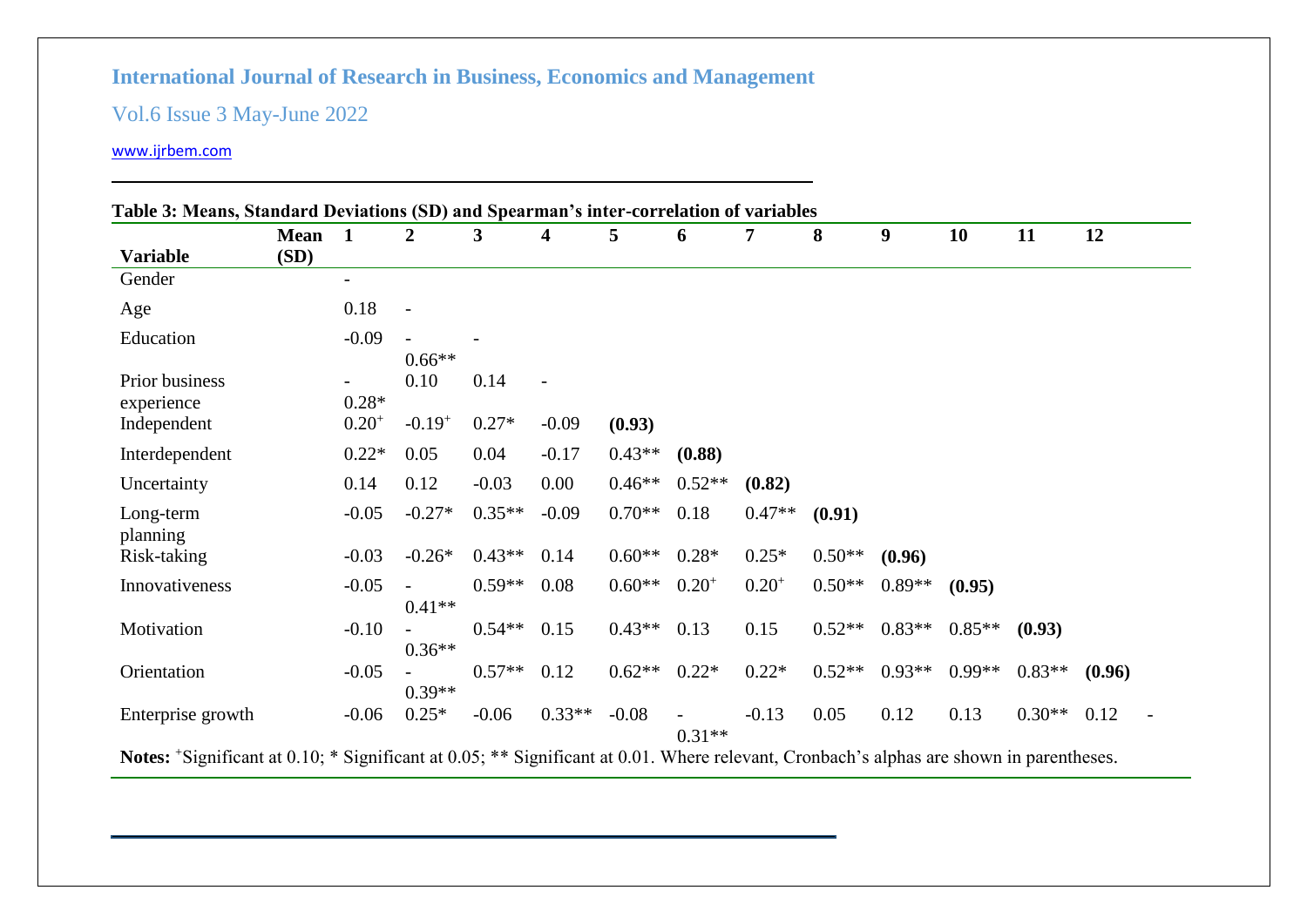Vol.6 Issue 3 May-June 2022

[www.ijrbem.com](file:///G:/New%20folder%20(2)/New%20folder/IJRBEM/pepar/2019/May-June/BEM361%20pub/www.ijrbem.com)

As shown in Table 3, while independent self-construal (individualism) correlated positively and significantly with risk-taking (r = 0.60, p  $\leq$  0.01), innovativeness (r = 0.60, p  $\leq$  0.01), and EO (r = 0.62,  $p \le 0.01$ ), interdependent self-construal (collectivism) correlated positively, but only marginally with EO ( $r = 0.22$ ,  $p \le 0.05$ ). These figures generally suggest that the higher the independent self-construal (individualism), the higher the EO (and its components) and vice versa. Hypotheses 1a, 2a and 3a were hence supported.

Whereas independent self-construal did not correlate significantly with enterprise growth  $(r = 0.12,$  $p \ge 0.05$ ), the interdependent self-construal correlated negatively and significantly with enterprise growth ( $r = -0.31$ ,  $p \le 0.01$ ). In other words, the higher the interdependent self-construal of the owner manager, the lower the enterprise growth in terms of the number of employees employed.

Though not hypothesized in this study, while age correlated negatively with EO ( $r = -0.39$ ,  $p \le$ 0.01), level of education correlated positively with EO ( $r = 0.57$ ,  $p \le 0.01$ ), suggesting that younger people with higher levels of education were more likely to possess higher EO. Interestingly, notwithstanding their lower EO, older micro-enterprises owners were more likely to have enterprises with more employees than their younger counterparts ( $r = 0.25$ ,  $p \le 0.05$ ). Finally, micro-enterprises owners with prior business experience were more likely to have enterprises with more employees on average (Mean = 1.5, about 2 employees) than micro-enterprises owners who started businesses without such experience (M = 0.69, about 1 employee), (t (78) = -2.95, p  $\le$ 0.05). Even though the sample was arguably small, we conducted regression analyses to examine the unique effects of the independent variables on EO and enterprise growth. We included other dimensions of culture as control variables (e.g. uncertainty and long-term planning). The results are shown in Table 4 below.

| <b>Variable</b>                                                | <b>Entrepreneurial Orientation</b> | <b>Enterprise Growth</b> |
|----------------------------------------------------------------|------------------------------------|--------------------------|
| Gender                                                         | $-0.03$                            | 0.10                     |
| Age                                                            | $-0.04$                            | $0.38**$                 |
| Level of education                                             | $0.41**$                           | 0.05                     |
| Prior business experience                                      | $0.24**$                           | $0.21*$                  |
| Independent self-construal                                     | $0.36**$                           | $-0.16$                  |
| Interdependent self-construal                                  | 0.10                               | $-0.33**$                |
| Uncertainty avoidance                                          | 0.04                               | $-0.17$                  |
| Long-term planning                                             | 0.15                               | 0.20                     |
| Entrepreneurial orientation                                    |                                    | $0.30**$                 |
| $\boldsymbol{R}$                                               | 0.76                               | 0.63                     |
| $\mathbb{R}^2$                                                 | 0.58                               | 0.40                     |
| * $\beta$ significant at 0.05; ** $\beta$ significant at 0.01. |                                    |                          |

| Table 4: Results of regression analyses $(n = 80)$ |  |  |  |
|----------------------------------------------------|--|--|--|
|----------------------------------------------------|--|--|--|

Table 4 suggests that after controlling for the effects of other variables, independent self-construal had significant and positive influence on EO ( $\beta$  = 0.36, p  $\leq$  0.01). This reconfirms the utility of the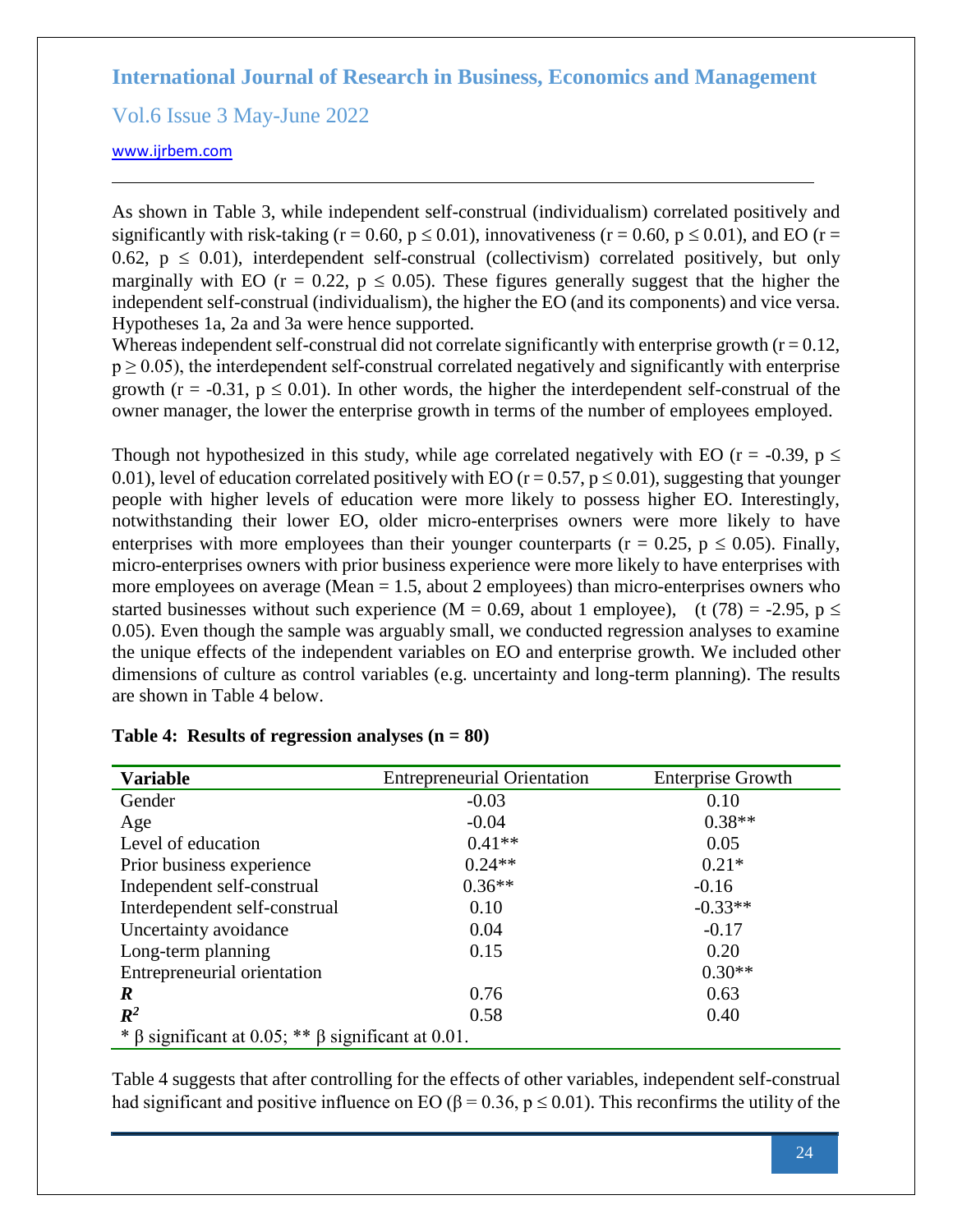Vol.6 Issue 3 May-June 2022

#### [www.ijrbem.com](file:///G:/New%20folder%20(2)/New%20folder/IJRBEM/pepar/2019/May-June/BEM361%20pub/www.ijrbem.com)

independent self-construal on EO. Though not hypothesized in this study, the influence of education level ( $\beta$  = 0.41,  $p \le 0.01$ ) and prior business experience ( $\beta$  = 0.24,  $p \le 0.01$ ) on EO was again confirmed after controlling for other variables.

In terms of enterprise growth, the regression results suggested that the effects of interdependent self-construal on enterprise growth were adverse ( $\beta$  = -0.33, p  $\leq$  0.01). In line with hypothesis 4, EO had positive effects on growth ( $\beta = 0.30$ ,  $p \le 0.01$ ). While both age ( $\beta = 0.38$ ,  $p \le 0.01$ ) and EO ( $\beta$  = 0.30,  $p \le 0.01$ ) continued to show positive effects in the regression model, prior business experience only showed marginal influence ( $\beta = 0.21$ ,  $p \le 0.05$ ), and education level ( $\beta = 0.05$ , p  $\geq$  0.05) did not show any unique effects on enterprise growth once other variables were controlled for.

In sum, the results suggest that micro-enterprise owners were likely to have high EO if they held independent values; had higher education level; and had business experience before they started their businesses. Enterprise growth was likely to be influenced positively by age and EO of the micro-enterprises owner.

### *Structural Model*

Due to the small sample size, we deployed PLS-SEM to further examine the hypothesised relationships. The relationships between variables are shown in Table 5 and illustrated in figure 2.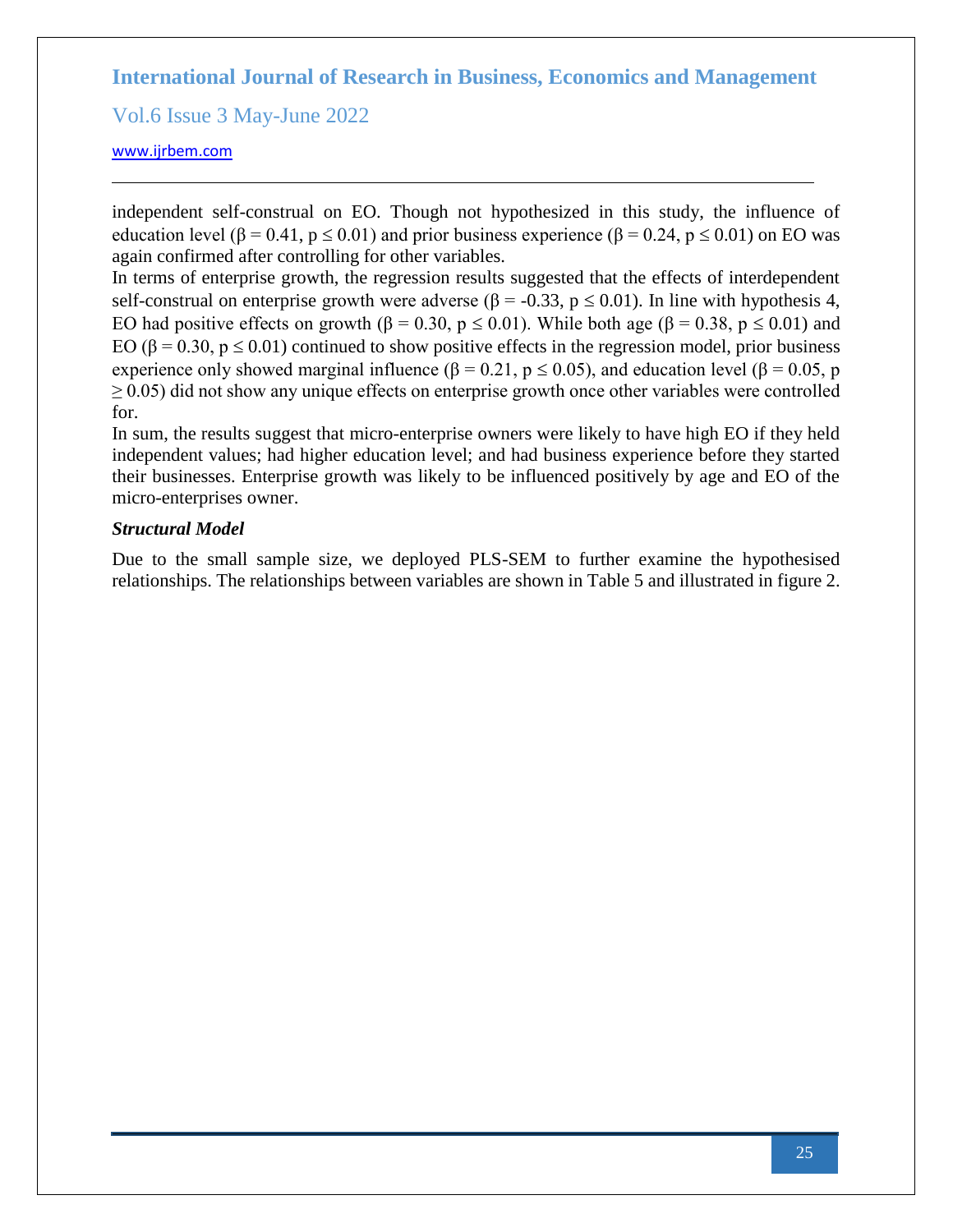Vol.6 Issue 3 May-June 2022

## [www.ijrbem.com](file:///G:/New%20folder%20(2)/New%20folder/IJRBEM/pepar/2019/May-June/BEM361%20pub/www.ijrbem.com)

|                                                            | Estimate |       |                |
|------------------------------------------------------------|----------|-------|----------------|
| Interdependent self-construalEO                            | $-0.009$ | 0.103 | $n.\text{sig}$ |
| Independent self-construalEO                               | 0.591    | 7.408 | sig            |
| Interdependent self-construal<br><del>G</del> rowth        | $-0.434$ | 2.925 | sig            |
| Independent self-construal<br>$\blacktriangleright$ Growth | $-0.112$ | 0.891 | $n.\text{sig}$ |
| Growth<br>EО                                               | 0.264    | 2.629 | sig.           |

## **Table 5: Estimated path regression coefficients**

As was the case in first generated regression results above, the results of the PLS-SEM (second generated regression) showed insignificant relationship between interdependent self-construal and EO, and negative relationship between interdependent self-construal and growth. Similarly, there swere significant relationships between independent self-construal and EO, insignificant relationship between independent self-construal and growth, and significant relationship between EO and growth (as shown in Table 5 or Figure 2).



**Figure 2**: **Structural model**

# **DISCUSSION**

The aim of this study is to examine if self-construal of selected micro-enterprises owners in Lesotho influence their EO and the growth of their enterprises.

The results show that micro-enterprises owners with high independent self-construal scored high on the dimensions of EO (risk-taking, and innovativeness). This is consistent with several studies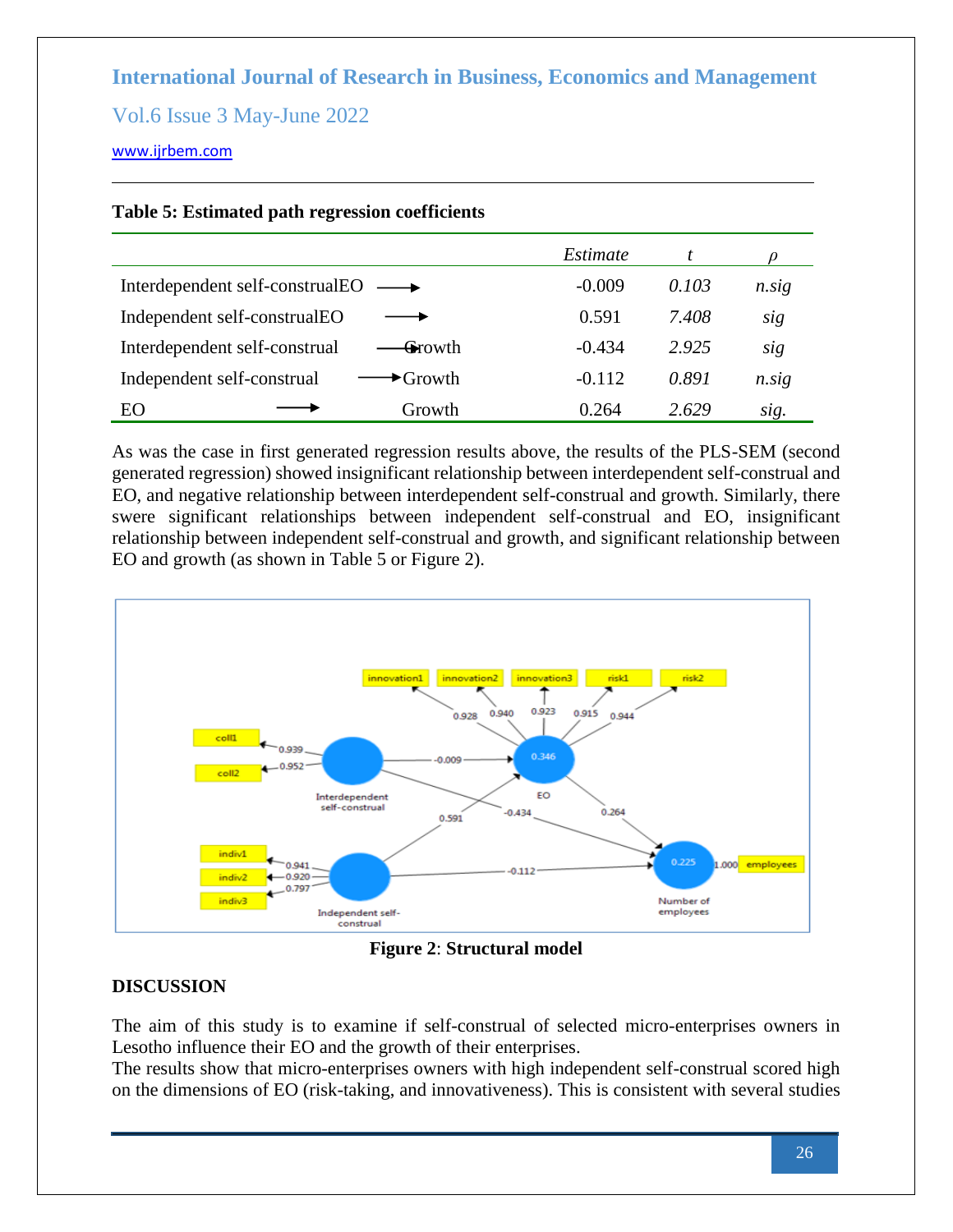Vol.6 Issue 3 May-June 2022

#### [www.ijrbem.com](file:///G:/New%20folder%20(2)/New%20folder/IJRBEM/pepar/2019/May-June/BEM361%20pub/www.ijrbem.com)

that show that independent self-construal influences entrepreneurial emotions and attitudes (Zampetakis et al., 2017); EO (Jalali et al., 2014; Mancha & Yoder, 2015; Oliveira Jr. et al., 2016; Criado-Gomis, 2018; Lee et al., 2019); and entrepreneurial behaviour (Covin & Wales, 2012; Cuesta et al., 2018). More specifically, Zampetakis et al. (2017) found that the individual's selfconstrual relates positively to attitudes towards entrepreneurship. Our results support studies that intimate that independent self-construal is good for entrepreneurship (Kerr et al., 2018; Kerr et al., 2019). and moderates the attitude-entrepreneurial orientation link. Similarly, Siu and Lo (2013) found that the interdependent self-construal moderates the relationship between perceived social norm towards entrepreneurship and EO in collectivist country (China).

Against expectations, our results show that interdependent self-construal did not have any influence on risk-taking, innovativeness and EO. Perhaps the individualist nature of risk taking, innovativeness and EO especially in micro-enterprise firms where the personality of the entrepreneurs driving these key traits, the pursuit of social affirmation embodied in interdependent self-construal could go against the grain individual and solitude experienced by entrepreneurs operating micro-enterprise firms. Since an interdependent self-construal is associated with the quest for the social desirability, mutual interdependence and cooperation of others, qualities that are inconsistent with the lonely and individual-driven nature of entrepreneurship and EO decision making, it is logical to expect an interdependent self-construal not to fit the mold of risk taking, innovation and EO. As the Construal Level Theory suggests, with regard to the making of strategic decisions, those individuals who decide for themselves (as is the case with entrepreneurs) tend to focus on feasibility of their actions compared to individuals such as politicians who decide for others and are more intrigued by social desirability of their actions (Chen & Li, 2018; Zhang et al., 2017). Following this logic, to the extent that entrepreneurs by virtue of being their own bosses tend to make decisions for themselves, exhibit self-centeredness and are less inclined to have due regard for collectivities. For this reason, interdependent self-construal seems inconsistent with individualist driven pursuits such as innovation, risk taking and EO.

Interestingly, of the two forms of self-construal, only interdependent self-construal had significant influence on growth (Kerr, et al., 2018; Kerr, et al., 2019). This implies that people with high interdependent self-construal are likely to run micro-enterprises with significant growth potential. It is probable that since services and products are always designed not to serve the entrepreneurs per se but rather the broader clientele, a consideration of social desirability of products and services to the end consumers would be fundamental to the increase in sales, revenue and profits, which guarantee the growth potential of the business (Kuka, 2018; Weinstein, 2020). Since self-construal may be culturally-bound (Siu & Lo, 2013) the collectivist culture of the Basotho could be conceived to fit into the mold of the clientele driven nature of firm growth.

Some important results are worth mentioning pertain to the effects of education on EO; the effects of prior business experience on both EO and enterprise growth, and the effects of EO on enterprise growth. Our results suggest that education has a significant influence on EO, specifically suggesting that those with higher education are more likely to have higher EO than those with lower levels of education. This is important because it shows that not all micro-enterprises who started businesses are entrepreneurial, and that education matters in entrepreneurship (Bakotić &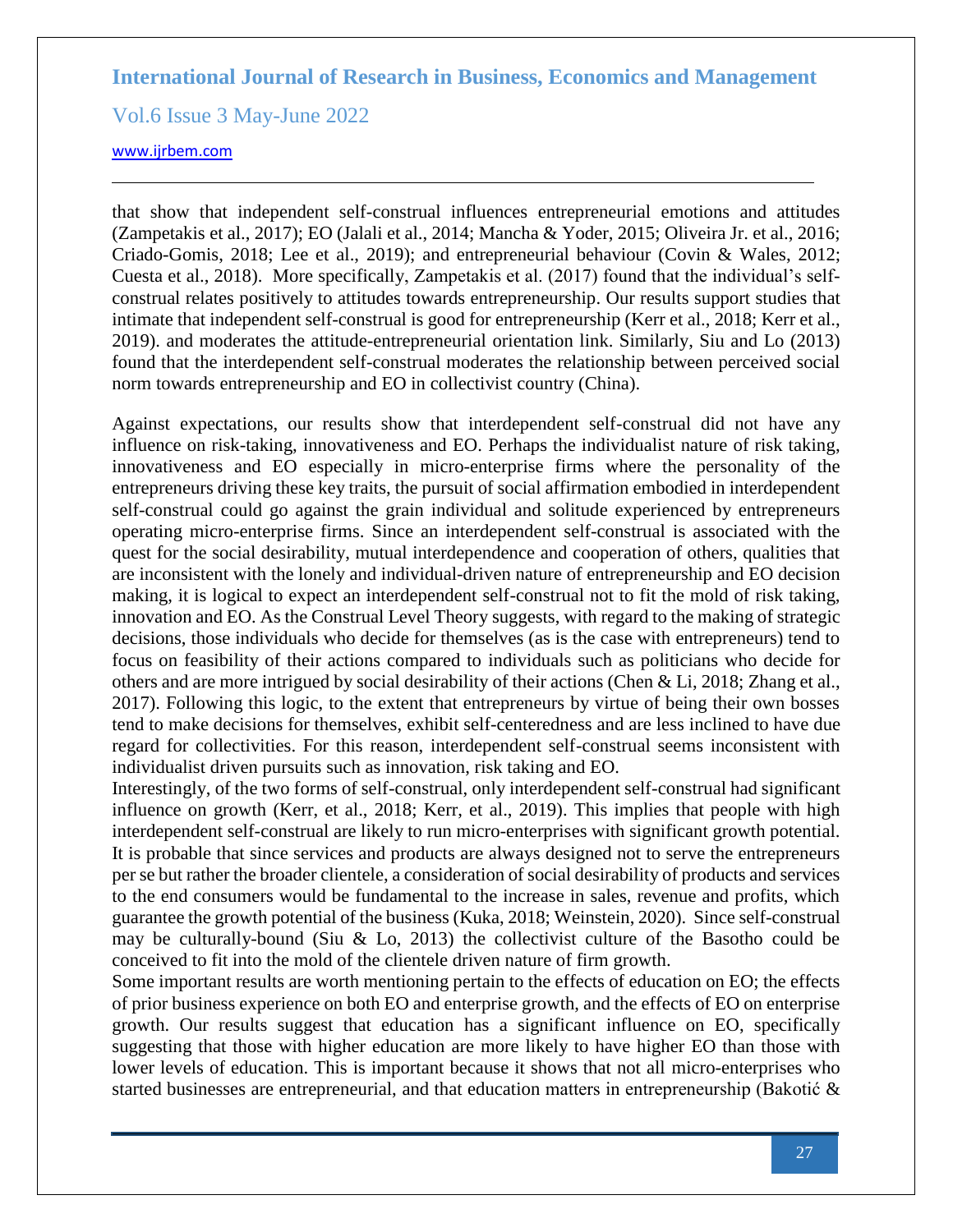Vol.6 Issue 3 May-June 2022

#### [www.ijrbem.com](file:///G:/New%20folder%20(2)/New%20folder/IJRBEM/pepar/2019/May-June/BEM361%20pub/www.ijrbem.com)

Kružić, 2010; Din et al., 2016; Egerová et al., 2017). According to Becker's (1964) Human capital theory, there is a close association between investment in educational attainments and the realisation of national growth. Although Becker's theory emphasises national growth, the same argument can be extended to entrepreneurial and firm growth. Investment in human capital in particular educational attainment is conceived to unlock a wide array of cognitive, affective and psycho-motor domains (Bloom, Krathwohi, & Masia, 1973; Rumbaugh, 2014), which are fundamental to the recognition, validation and exploitation of opportunities, which contribute to the growth of firms.

In line with prior studies that show that prior business experience is important in enterprise creation (Gibb, 2009; Staniewski, 2016), the current study found that people who had been in business before establishing their current enterprises are likely to have higher EO and more employees (enterprise growth). Siu and Lo (2013) found that the relationship between previous entrepreneurial experience and EO was mediated by entrepreneurial self-efficacy. It is possible that exposure to business helped the respondents to know the problems of customers and how to solve them. More importantly, prior exposure to also contributes to the development of entrepreneur-relevant and industry relevant knowledge (Eggers & Song, 2013) which capacitate the entrepreneur adequately to develop practically oriented skills and to know dynamics of closelyrelated firms. Such knowledge is deemed critical to the execution of EO.

EO is positively and significantly related to the number of employees in an organisation (growth). This confirms the findings of previous studies that micro-enterprises owners who are innovative and can take risks are better able to grow their businesses (e.g. by increasing their staff complement) than those who are less innovative and who are risk averse (Frisharmmar & Horte, 2007; Zellweger & Sieger, 2012; Block et al., 2015).

### **Implications**

# *Managerial*

Consistent with the results affirming positive associations between independent self-construal to innovation, risk taking and EO, policy makers are strongly encouraged to engender values of independence (independent self-construal) and self-confidence among micro-enterprises owners to improve their EO. The inculcation of independence values in all primary and secondary school curricula through provision of business tasks and case studies founded on independent problem solving, self-initiative could ensure that students as prospective entrepreneurs are grounded in independent self-construal at an early stage of their academic and professional lives. Such initiatives can be complement by business training workshops, refresher courses and awareness programmes on independent self-construal offered on a continual basis to budding and existing entrepreneurs.

The fact that inter dependent self-construal was positively correlated with the growth of the business implies that a flow model of service/product development and marketing – one in which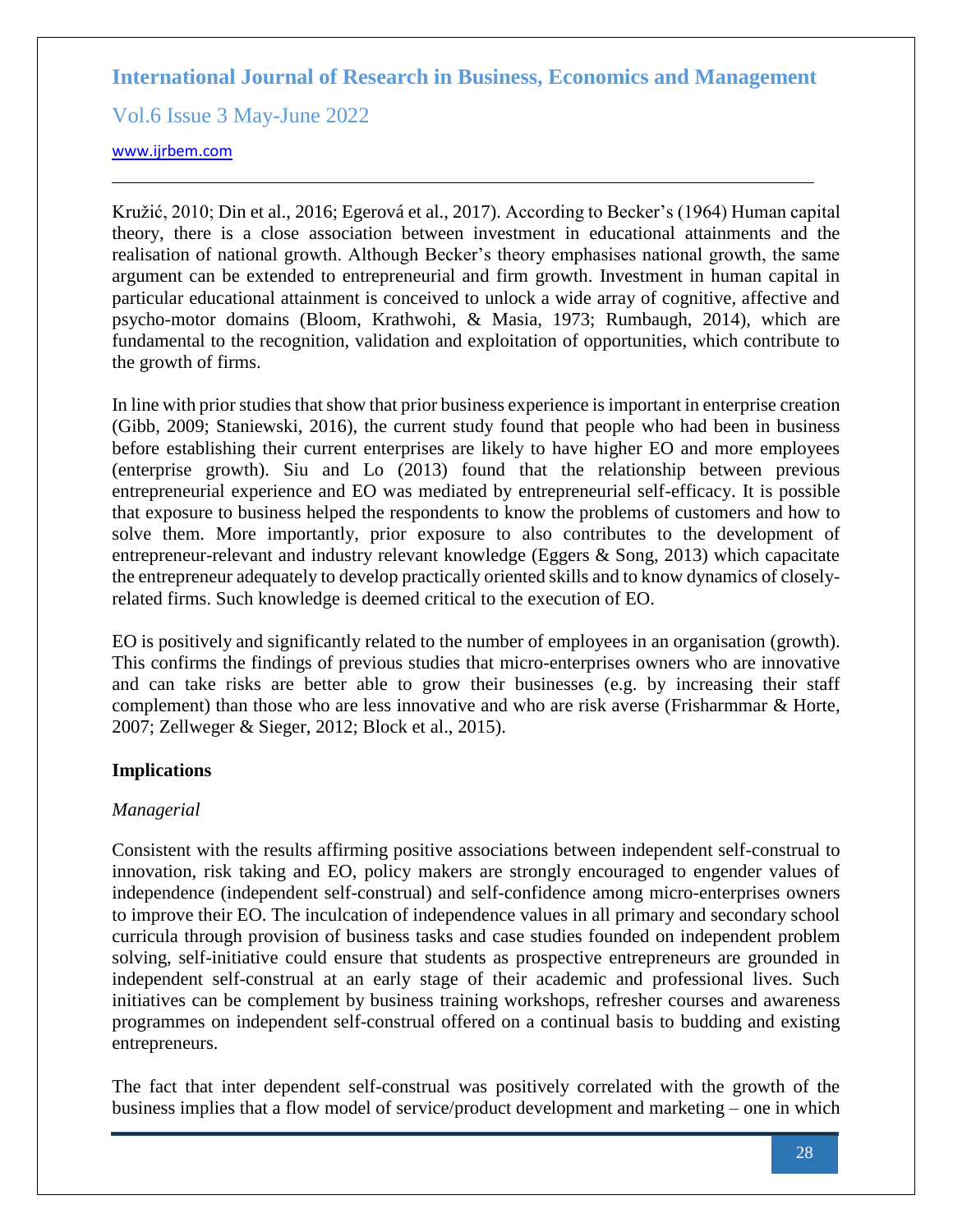Vol.6 Issue 3 May-June 2022

#### [www.ijrbem.com](file:///G:/New%20folder%20(2)/New%20folder/IJRBEM/pepar/2019/May-June/BEM361%20pub/www.ijrbem.com)

collectivist values and thinking are embedded in these processes would be needed. Since products and services are purchased if they are conceived to be socially desirable by virtue of improving the welfare of society, the entrenchment of collectivist values would be fundamental to supporting business development and growth through increased sales, revenue and profits.

The lack of a positive association between interdependent self-construal and risk-taking, innovativeness and EO implies that entrepreneurs do not need to emphasize aspects of cooperation, interdependence and mutuality in their development of strategic orientation of firms (e.g. risk taking, innovation in resource mobilization) but rather take then into consideration at the level of product marketing and sales – where contact with the customer involved.

As shown by our results, prior business experience is important for improving EO and success of micro-enterprises. The provision of exposure to different businesses operating in the same industry would ensure that entrepreneurs have a wide range of experience to diverse contexts in their industry to adequately equip them with innovative, risk taking and problem solving across multiple domains.

### *Theoretical*

Our study is one of a kind that employed dimensions of the TEE, TPB and CLT to illuminate understanding of [how](https://cutfs-my.sharepoint.com/personal/prambe_cut_ac_za/Documents/sajems/All%20authors%20cover%20pages%20included.docx?web=1) the self-construal construct can inform the strategic orientation of microenterprises especially their EO and their growth orientation. Drawing on the TEE, we postulated the personality-driven and self-centered nature of decision making in micro-enterprise firms, which compelled us to test the view that self-construal could predict the EO and growth orientation of firms.

Following the TPB association of the pursuit of entrepreneurial action with behavioural, normative, and control beliefs our work associated social desirability embodied in normative beliefs with an interdependent self-construal. Since control beliefs are associated with one's capacity to initiate and regulate their actions in pursuit of specific behaviours, we postulated independent self-construal as a manifestation of control beliefs. Following this logic, then empirically tested these two postulations by applying independent and interdependent selfconstrual as antecedents of strategic orientations of micro-enterprise firms namely EO and growth orientation.

Lastly, identifying with CLT, we argued that individuals plagued by solitude and self-centeredness in their decision-making processes such as entrepreneurs are often confronted with contingencies and complexities that compel to pursue self-serving intentions or to pursue the public good. What emerged from this investigation was not necessarily an endorsement either or scenarios in the application of independent and inter-dependent self-construal. Rather we unraveled evidence of the application both dimension of self-construal but different stages in the entrepreneurial process. At the strategic orientation level of innovation and risk taking (some dimensions of EO), we established that independent self-construal was more profound and interdependent self-construal has no effect. However, the level of entrepreneurial outcomes such as supporting a strong growth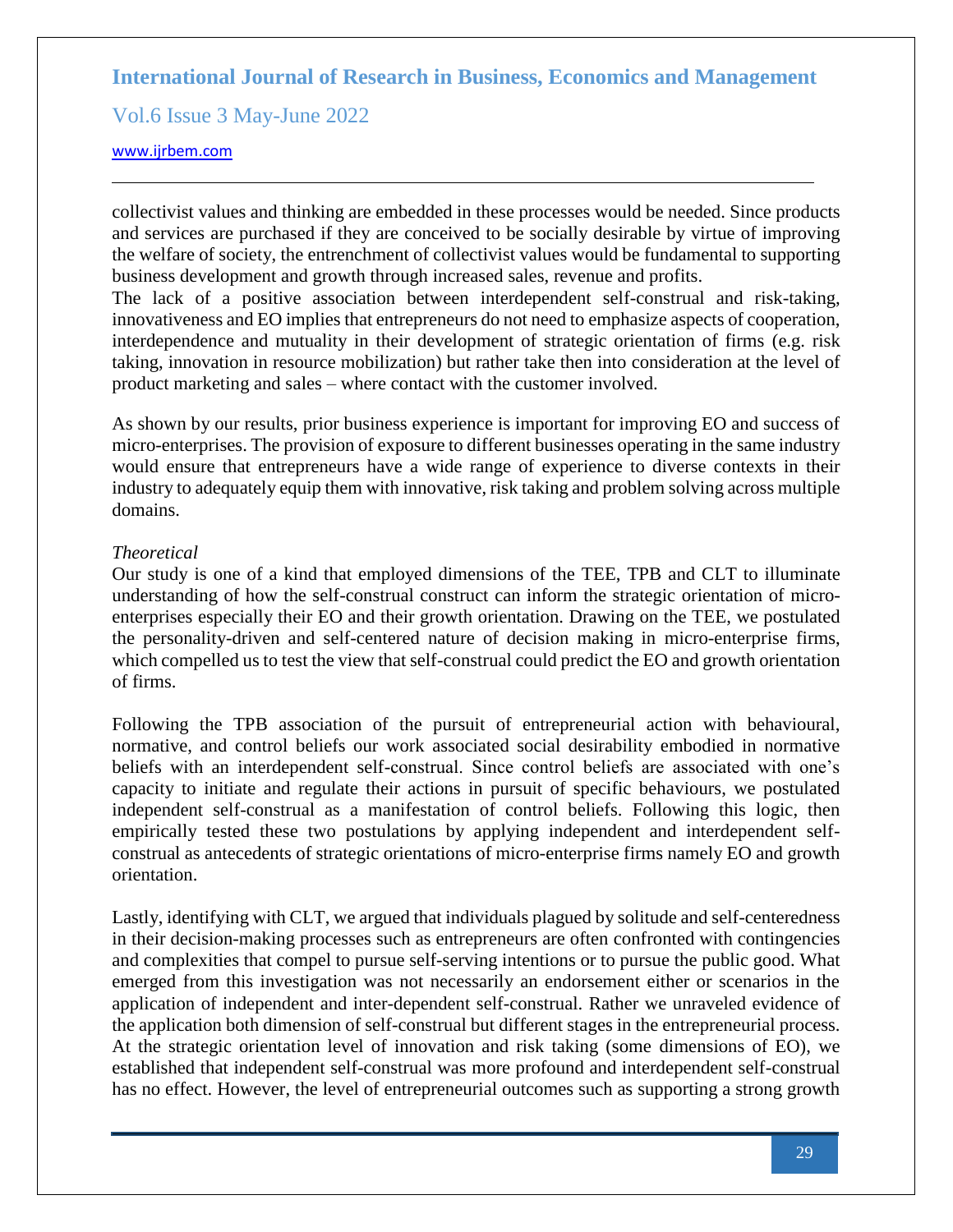Vol.6 Issue 3 May-June 2022

#### [www.ijrbem.com](file:///G:/New%20folder%20(2)/New%20folder/IJRBEM/pepar/2019/May-June/BEM361%20pub/www.ijrbem.com)

orientation, evidence pointed to the strong relationship between this variable and inter dependent self-construal. One could infer that the complexity and vicissitudes of the entrepreneurial process necessitate the deployment of different cultural personalities to ensure that optimal business outcomes are attained.

## **CONCLUSION**

The present study aims to examine if self-construal of selected micro-enterprises owners in Lesotho influences their EO and the growth of their enterprises. The results show that microenterprises owners with high independent self-construal scored high on risk-taking, innovativeness, and EO. Even though interdependent self-construal did not have any significant influence on risk-taking, innovativeness and EO, it adversely affected enterprise growth. In summary, this study shows that self-construal is a viable concept worth studying in the microenterprises sector. Future studies may consider testing the aggregated influence of the common five dimensions of EO in a single study.

### **REFERENCES**

- Agbobli, E.K. (2013). The influence of entrepreneurial and market orientations on small scale agricultural enterprises in the Vryburg Region. Central University of Technology, Free State.
- Alexandrova, M. (2004). Entrepreneurship in a transition economy: The impact of environment on entrepreneurial orientation. *Problems and Perspectives in Management*, (2), 140-149.
- Anderson, B.S., Kreiser, P.M., Kuratko, D.F., Hornsby, J.S., & Eshima, Y. (2015). Reconceptualizing entrepreneurial orientation. *Strategic Management Journal, 36(10),* 1579-1596.
- Anlesinya, A., Eshun, P., & Bonuedi, A.F., (2015). Entrepreneurial orientation dimensions and profitability nexus: evidence from micro enterprises in the retail sector in a developing country. *International Journal of Small Business and Entrepreneurship Research*, *3(7),* 79- 87.
- Ajzen, I. (1991). The theory of planned behavior. *Organizational behavior and human decision processes*, *50*(2), 179-211.
- Ajzen, I., (2019). Consumer attitudes and behavior: The theory of planned behavior applied to food consumption decisions. *Rivista di EconomiaAgraria*, *70(2),* 121-138.
- Ajzen, I., & Fishbein, M. (2005). The influence of attitudes on behavior. *The handbook of attitudes*, *173*(221), 31.
- Arbaugh, J.B., Desai, A., Rau, B., & Sridhar, B.S., (2010). A review of research on online and blended learning in the management disciplines: 1994–2009. *Organization Management Journal, 7(1),* 39-55.
- Autio, E., Keeley, R. H., Klofsten, M., Parker, G. G. C., & Hay, M. (2001). Entrepreneurial intent among students in Scandinavia and in the USA. *Enterprise Innovative Management Studies, 2,* 145–160.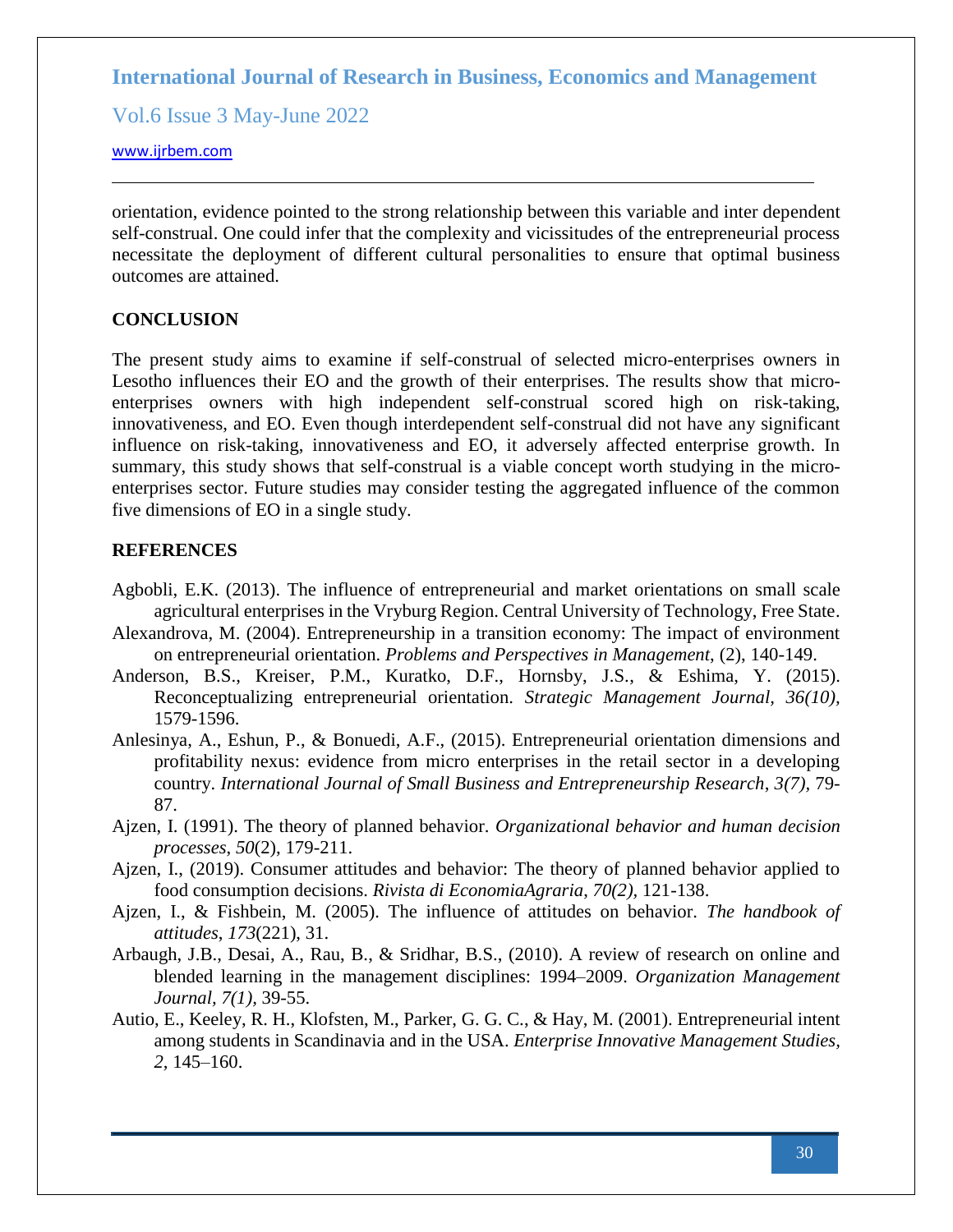Vol.6 Issue 3 May-June 2022

- Aziz, R. A., Mahmood, R., Tajudin, A., & Abdullah, M. H. (2014). The Relationship between Entrepreneurial Orientation and Business Performance of SMEs in Malaysia. *International Journal of Management Excellence, 2(3),* 221 – 226.
- Baker, W. E., & Sinkula, J. M. (2009). The complementary effects of market orientation and entrepreneurial orientation on profitability in small businesses. *Journal of small business management*, *47(4),* 443-464.
- Bakotić, D., & Kružić, D. (2010). Students' perceptions and intentions towards entrepreneurship: the empirical findings from Croatia, *The Business Review,* Cambridge, 14(2), 209-215.
- Becker, G.S. (1964). Human capital: A theoretical analysis with special reference to education. New York: National Bureau for Economic Research, Columbia University.
- Block, J., Sandner, P., & Spiegel, F. (2015). How do risk attitudes differ within the group ofentrepreneurs? The role of motivation and procedural utility. *Journal of Small Business Management*, *53(1),* 183–206.
- Bloom, B. S., Krathwohl, D. R., & Masia, B. B. (1973). *Taxonomy of educational objectives. Handbook 2: Affective domain*. London. Longman Group Limited.
- Bogatyreva, K., Beliaeva, T., Shirokova, G., & Puffer, S. M. (2017). As different as chalk and cheese? The relationship between entrepreneurial orientation and SMEs' growth: Evidence from Russia and Finland. *Journal of East-West Business*, *23*(4), 337-366.
- Boskov, T., (2016). Growing the Global Economy through SMEs International Aspirations. LAPLAMBERT Academic Publishing.
- Chachar, A. A., De Vita, C. F., Parveen, S., & Chachar, Z. A. (2013). The impact of cultural factors on the growth of small and medium enterprises in Hyderabad, Sindh. *International Journal of Science and Research*, *2(1)*, 83-86.
- Chen, H., & Li, S. (2018). Measuring the psychological distance between an organization and its members—the construction and validation of a new scale. *Frontiers in psychology*, *8,* 2296.
- Covin, J., & Wales, W. (2012). The Measurement of Entrepreneurial Orientation. *Entrepreneurship Theory and Practice, 36,* 671 - 681 10.1111/j.1540-6520.2010.00432.x.
- Covin J., & Slevin, D. (1991). Strategic management of small firms in hostile and benign environments. *Strategic Management Journal*, *10,* 75–87.
- Covin, J.G. & Wales, W.J. (2019). Crafting High-Impact Entrepreneurial Orientation Research: Some Suggested Guidelines. Entrepreneurship Theory and Practice, *43(1),* 3 – 18. <https://doi.org/10.1177/1042258718773181>
- Criado-Gomis, A., Iniesta-Bonillo, M.Á., & Cervera-Taulet, A., (2018). Sustainable entrepreneurial orientation within an intrapreneurial context: effects on business performance. *International Entrepreneurship and Management Journal*, *14(2),* 295-308.
- Cuesta, M., Suárez-Álvarez, J., Lozano, L.M., García-Cueto, E., & Muñiz, J. (2018). Assessmentof eight entrepreneurial personality dimensions: Validity evidence of the BEPE battery. *Frontiers in Psychology*, *9*.
- Datu, J. A. D., & Salanga, M. G. (2018). Cultural self-views influence meaning making: Selfconstruals as differential predictors of meaning in life among Filipino university students. *Universitas Psychologica, 17(5),* 1-9.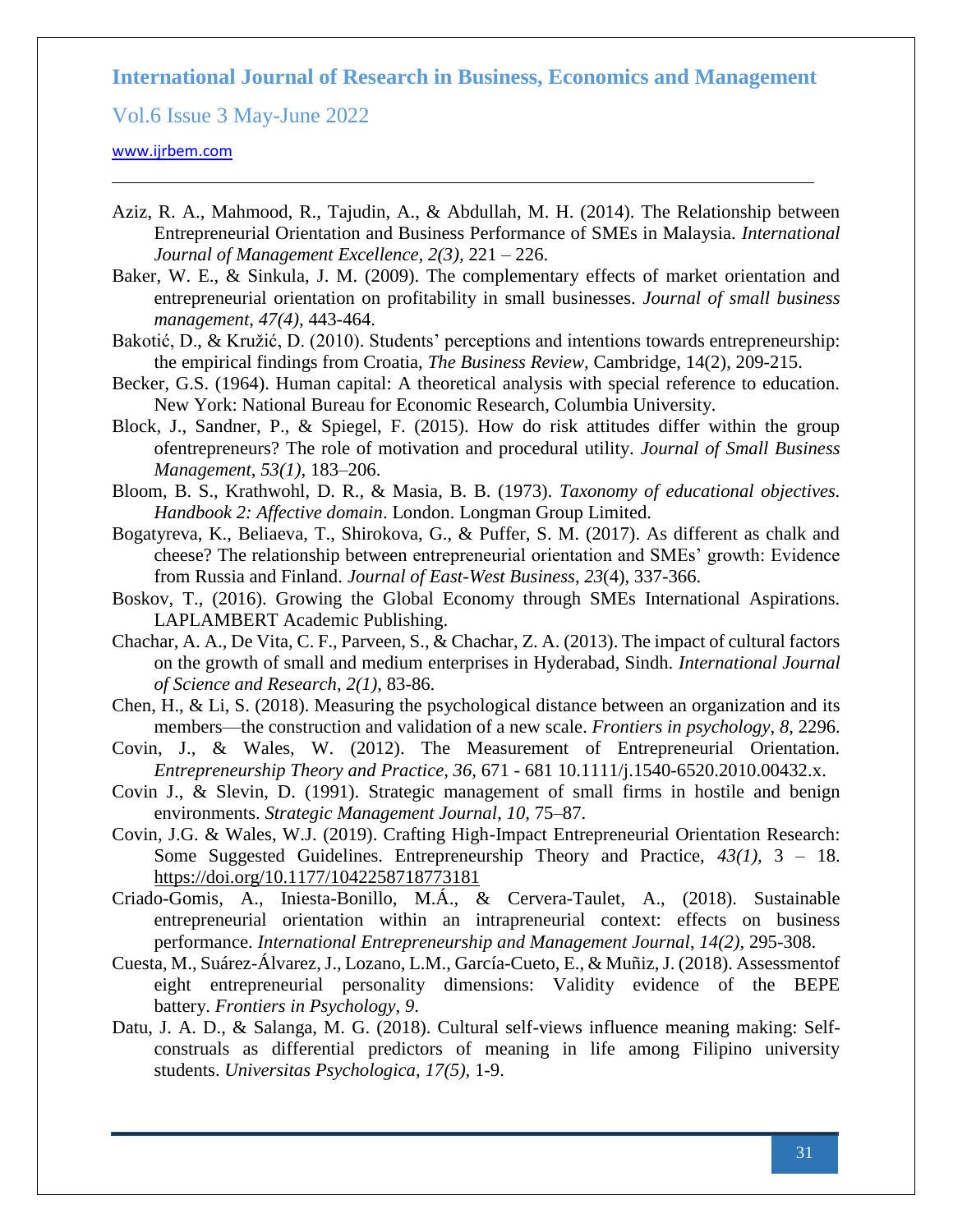Vol.6 Issue 3 May-June 2022

- Dess, G. G., & Lumpkin, G. T. (2005). The Role of Entrepreneurial Orientation in Stimulating Effective Corporate Entrepreneurship**.** *Academy of Management Perspectives*, *19(1),* 147- 156.
- Diabate, A., Sibiri, H., Wang, L., & Yu, L. (2019). Assessing SMEs' Sustainable Growth through Entrepreneurs' Ability and Entrepreneurial Orientation: An Insight into SMEs in Côte d'Ivoire. *Sustainability*, *11*(24), 7149.
- Díaz-Loving, R. (2019). Self-Construal and Identity. In *Ethno psychology*, 57-71. Springer, Cham.
- Din, B.H., Anuar, A.R., & Usman, M., (2016). Does The Entrepreneurship Education Matters in Enhancing Entrepreneurial Skill Among Students in Malaysian Public Universities? *International Review of Management and Marketing*, *6*(7): 107-111.
- Dissanayake, D. M., & Semasinghe, D. M. (2016). Entrepreneurial Orientation and Growth: The Moderating Role of National Culture*. Journal of Entrepreneurship and Organisation Management, 5,* 168. doi:10.4172/ 2169-026X.1000168.
- Duru, I.U., Ehidiamhen, P.O., & Chijioke, A.N. (2018). Role of entrepreneurial orientation in the performance of small and medium enterprises: Evidence from federal capital territory, Abuja, Nigeria. *Asian Journal of Economics, Business and Accounting*, *2,* 1-21.
- Egerová, D., Eger, L., & Micik, M. (2017). Does entrepreneurship education matter? Business students' perspectives. *Tertiary Education and Management, 23,* 1-15. 10.1080/13583883.2017.1299205.
- Eggers, J. P., & Song, L. (2014). Dealing with Failure: Serial Entrepreneurs and the Costs of Changing Industries Between Ventures. *Academy of Management Journal, 58(6),* 85 – 101.
- Egwu, E. U., Udu, A. A., & Onu, L. O. (2019). Effects of Entrepreneurial Innovativeness on Firm Performance. *Calitatea*, *20(168),* 62-68.
- Engelen, A., Flatten, T. C., Thalmann, J., & Brettel, M. (2014). The effect of organizational culture on entrepreneurial orientation: A comparison between Germany and Thailand. *Journal of small business management*, *52*(4), 732-752.
- Emmanuel, Y. (2017). Influence of entrepreneurship education, technology and globalization on performance of SMEs in Nigeria. *African journal of business management*, *11(15),* 367-374.
- Esfandiar, K., Sharifi-Tehrani, M., Pratt, S., & Altinay, L. (2019). Understanding entrepreneurial intentions: A developed integrated structural model approach. *Journal of Business Research, 94,* 172-182.
- Fairlie, R.W., Miranda, J., & Zolas, N. (2019). Measuring job creation, growth, and survival among the universe of start-ups in the United States using a combined start-up panel dataset. *ILR Review*, *72(5),* 1262-1277.
- Fairoz, F. M., Hirobumi, T., & Takana, Y. (2010). Entrepreneurial Orientation and Business Performance of Small and Medium Scale Enterprises of Hambantota District Sri Lanka. *Asian Social Science*, 6 (3), 34-46.
- Farja, Y., Gimmon, E., & Greenberg, Z. (2016). The effect of entrepreneurial orientation on SMEs growth and export in Israeli peripheral regions. *New England Journal of Entrepreneurship*, *19*(2), 3.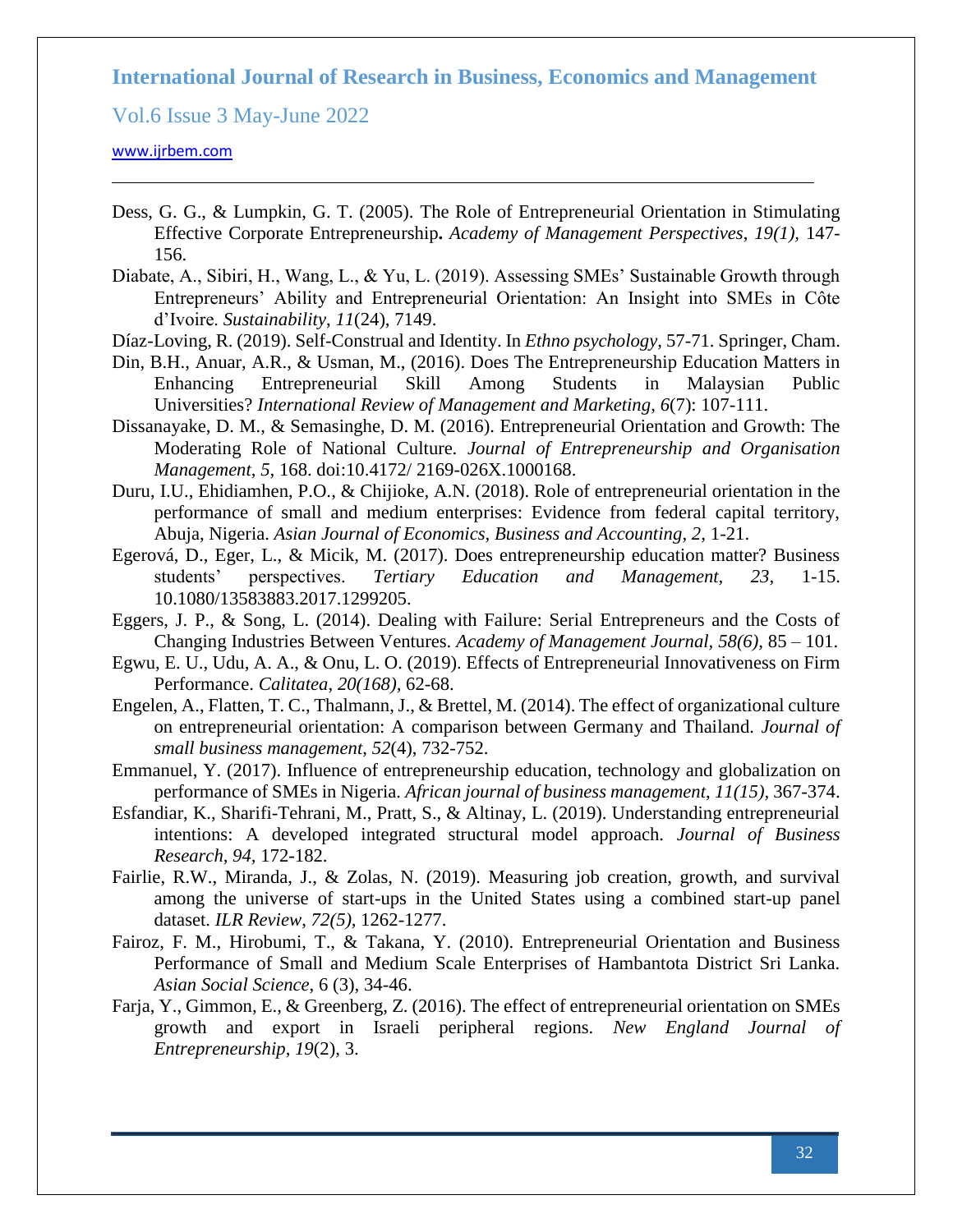Vol.6 Issue 3 May-June 2022

- Farrington, S.M., & Matchaba-Hove, M.T.M. (2011). The Influence of Entrepreneurial Orientation on Small Business Success. *The 23rd Annual Conference of the Southern African Institute for Management Scientists.*
- Fatoki, O. (2014). The Causes of the Failure of New Small and Medium Enterprises in South Africa. Mediterranean Journal of Social Sciences. 5. 10.5901/mjss. 2014.v5n20p922.
- Frishammar, J., & Hörte, S. A. (2007). The Role of Market Orientation and Entrepreneurial Orientation for New Product Development Performance in Manufacturing Firms. *Technology Analysis & Strategic Management, 19(6),* 765-788.
- Gibb, A. (2009). "The small business and entrepreneurship challenge to vocational education: Revolution or evolution?", paper presented at the OECD *Conference on SMEs, Entrepreneurship and Innovation, Udine, Italy*, 22-23 October 2009, OECD LEED Programme, Paris.
- Gulliford, M. N. (2019). The Link between Self-Definition and Career Interests
- Gunawan, T., Jacob, J., & Duysters, G. (2016). Network ties and entrepreneurial orientation: Innovative performance of SMEs in a developing country. *International Entrepreneurship and Management Journal*, *12(2),* 575-599.
- Hair, J. F., Ringle, C. M., & Sarstedt, M. (2011). PLS-SEM: Indeed, a silver bullet. *Journal of Marketing theory and Practice, 19(2),* 139-152.
- Hair, J. F., Risher, J. J., Sarstedt, M., & Ringle, C. M. (2019). When to use and how to report the results of PLS-SEM. *European Business Review, 31(1),* 2-24.
- Hasche, N., & Linton, G. (2018). The value of failed relationships for the development of a Medtech start-up. *Journal of Small Business & Entrepreneurship,* 30*(1),* 97–119.
- Heidemeier, H., Otten, S., & Göritz, A. S. (2020). Non-stereotype-based threat in genderimbalanced work groups: Mismatched self-construal erodes self-esteem and promotes performance-avoidance goals. *Group Processes & Intergroup Relations*, 1368430220916551.
- Indarti, N., Rostiani, R., & Nastiti, T. (2016). Underlying factors of entrepreneurial intentions among Asian students. *The South East Asian Journal of Management*, 143-160.
- Ip, C. Y., Wu, S. C., Liu, H. C., & Liang, C. (2018). Social entrepreneurial intentions of students from Hong Kong. *The Journal of Entrepreneurship, 27(1),* 47-64.
- Ismail, M. D., & Alam, S. S. (2019). Innovativeness and Competitive Advantage among Small and Medium Enterprise Exporters: Evidence from Emerging Markets in South East Asia. *The South East Asian Journal of Management*.
- Jackson II, R. L., & Hogg, M. A. (Eds.). (2010). Encyclopaedia of identity (Vol. 1). Sage.
- Jackson, D. N. (1976). Jackson Personality Inventory Manual. Port Huron, MI: Research Psychologists Press.
- Jalali, A., Jaafar, M., & Ramayah, T. (2014). ["Entrepreneurial orientation and performance: the](https://www.emeraldinsight.com/doi/abs/10.1108/WJEMSD-05-2013-0030)  [interaction effect of customer capital",](https://www.emeraldinsight.com/doi/abs/10.1108/WJEMSD-05-2013-0030) *World Journal of Entrepreneurship, Management and Sustainable Development*, *10(1),* 48-68.
- Jiang, T., Canevello, A., Gore, J. S., Hahn, J. H., & Crocker, J. (2017). The association between compassionate goals and relational-interdependent self-construal. *Self and identity, 16(2),*  143-170.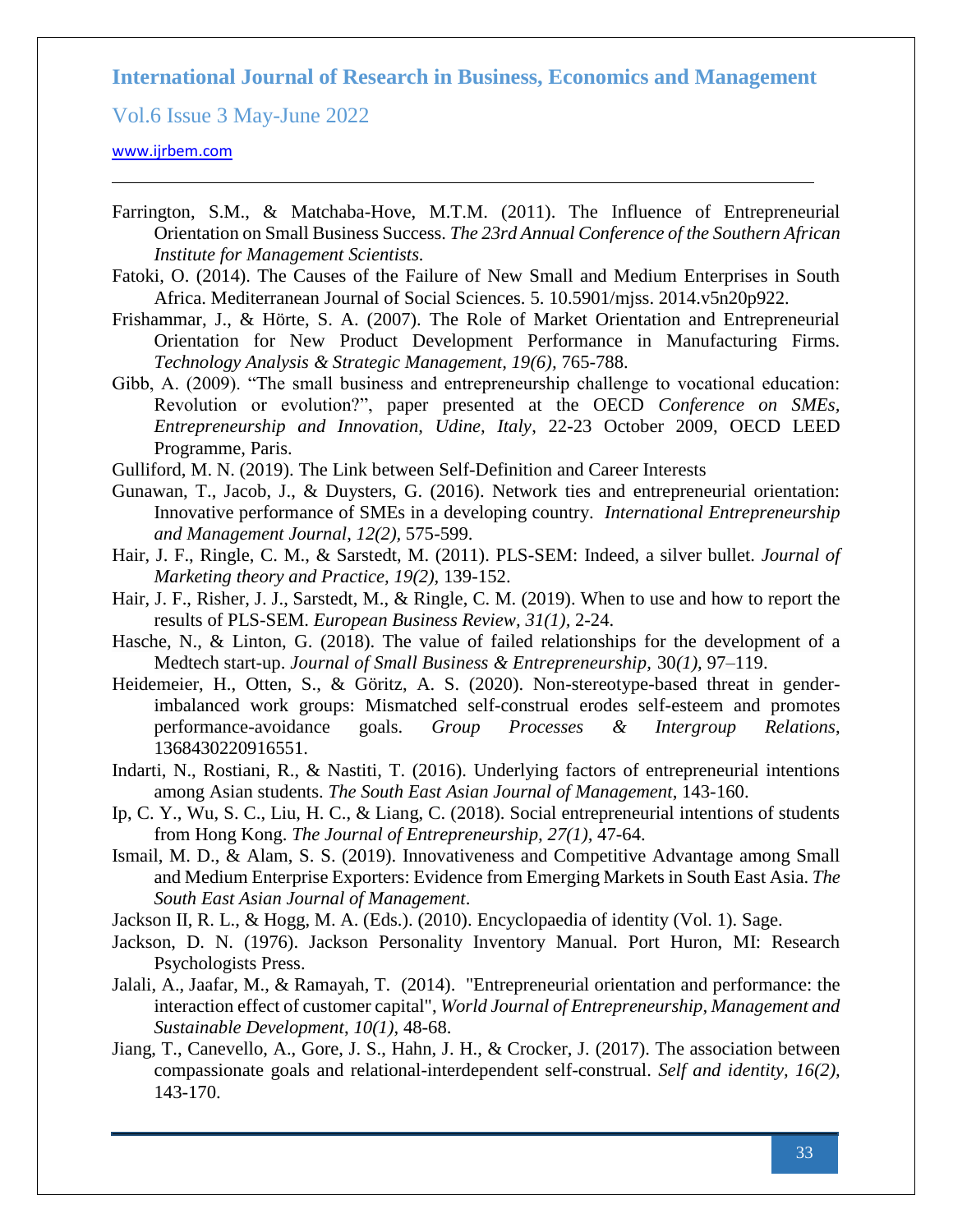Vol.6 Issue 3 May-June 2022

- Jones, P., Maas, G., Dobson, S., Newbery, R., Agyapong, D., & Matlay, H. (2018). Entrepreneurship in Africa, part 1: entrepreneurial dynamics in Africa. *Journal of Small Business and Enterprise Development*, *25(3),* 346-348.
- Karimi, S., Biemans, H. J., Lans, T., Chizari, M., & Mulder, M. (2016). The impact of entrepreneurship education: A study of Iranian students' entrepreneurial intentions and opportunity identification. *Journal of Small Business Management, 54(1),* 187-209.
- Karimi, S., Biemans, H. J., Lans, T., & Mulder, M. (2019). Understanding the Role of Cultural Orientations in the Formation of Entrepreneurial Intentions in Iran. *Journal of Career Development*, 0894845319880264.
- Kerr, S.P., Kerr, W.R., & Xu, T. (2018). Personality traits of entrepreneurs: a review of recent literature. *Foundations and Trends in Entrepreneurship*,*14(3),* 279-356.
- Kerr, S.P., Kerr, W.R., & Dalton, M., (2019). Risk attitudes and personality traits of entrepreneurs and venture team members. *Proceedings of the National Academy of Sciences*, *116(36),*  17712-17716.
- Knight, G. A. (2001). Entrepreneurship and strategy in the international SME. *Journal of International Management, 7(3),*155-171.
- Kollmann, T., Christofor, J., & Kuckertz, A. (2007). Explaining individual entrepreneurial orientation: conceptualization of a cross-cultural research framework. *International Journal of Entrepreneurship and Small Business*, *4(3),* 325-340.
- Kraus, S., Rigtering, J. P. C., Hughes, M. & Hosman, V. (2012). Entrepreneurial orientation and the business performance of SMEs: a quantitative study from the Netherlands. *Review Management Science*, *6,* 161–182.
- Krueger, N. F. (2017). Is Research on Entrepreneurial Intentions Growing? Or… Just Getting Bigger?. In *Revisiting the entrepreneurial mind* (pp. 35-40). Springer, Cham.
- Krueger, N. F. J., Reilly, M. D., & Carsrud, A. L. (2000). Competing models of entrepreneurial intention. *Journal of Business Ventures, 15,* 411–432.
- Kuka, M. G. K. (2018). Product Development and Management Strategies. *Product Lifecycle Management: Terminology and Applications*, 11.
- Lechner, C., & Gudmundsson, S.V. (2014). Entrepreneurial orientation, firm strategy and small firm performance. *International Small Business Journal*, *32(1),* 36-60.
- Lee, Y., Howe, M., & Kreiser, P.M. (2019). Organisational culture and entrepreneurial orientation: An orthogonal perspective of individualism and collectivism. *International Small Business Journal*, *37*(2): 125-152.
- Lumpkin, G. T., & Dess, G. G. (1996). Clarifying the entrepreneurial orientation construct and linking it to performance. *Academy of Management Review, 21(1),* 135–172.
- Lyon, D. S., Lumpkin, G. T., & Dess, G. G. (2000). Enhancing Entrepreneurial Orientation Research: Operationalising and Measuring a Key Strategic Decision Making Process. *Journal of Management, 26 (5),* 1055-1085.
- Markus, H., & Kitayama, S. (1991). Culture and the self: Implications for cognition, emotion, and motivation. *Psychological Review*, *98*, 224-2.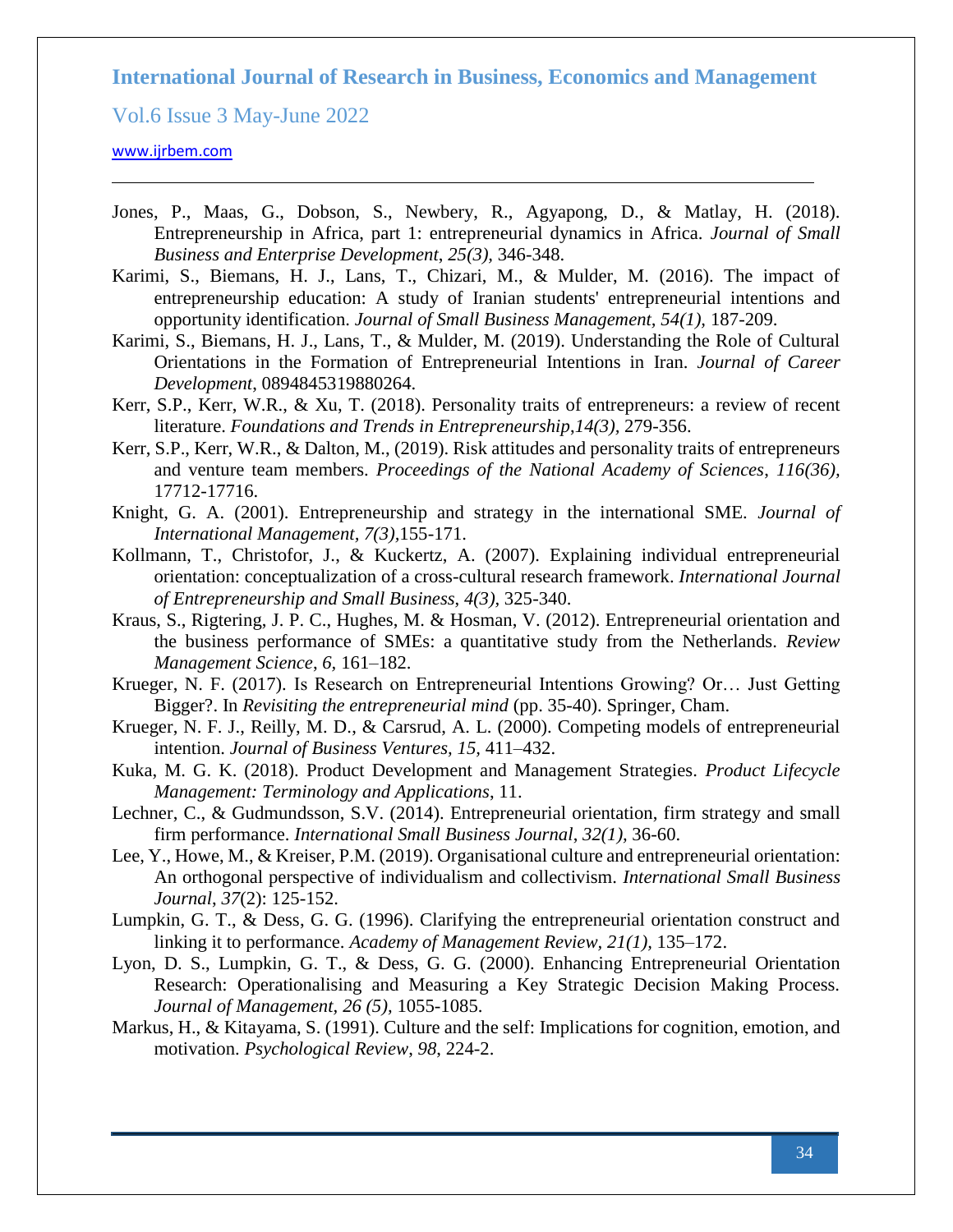Vol.6 Issue 3 May-June 2022

- Mancha, R.M., & Yoder, C.Y. (2015). Cultural antecedents of green behavioral intent: An environmental theory of planned behavior. *Journal of Environmental Psychology*, *43,* 145 - 154.
- Martens, C. D. P., Lacerda, F. M., Belfort, A. C., & Freitas, H. M. R. D. (2016). Research on entrepreneurial orientation: current status and future agenda*. International Journal of Entrepreneurial Behavior & Research, 22(4),* 556–583.
- Maslowsky, J., Jager, J., & Hemken, D., (2015). Estimating and interpreting latent variable interactions: A tutorial for applying the latent moderated structural equations method. *International Journal of Behavioral Development, 39(1),* 87-96.
- Miller, D. (2011) Miller (1983) revisited: A reflection on EO research and some suggestions for the future. *Entrepreneurship Theory and Practice, 35(5),* 873–894.
- Miller, D., & Friesen, P. H. (1978). Archetypes of strategy formulation. Management science, 24(9), 921-933.
- Ministry of Trade and Industry, Cooperatives and Marketing. (2008). The State of Small Enterprise in Lesotho, October. Accessed  $25<sup>th</sup>$  September 2019 from [http://www.trade.gov.ls/documents/Lesotho\\_State\\_Small\\_Enterprise\\_Survey\\_Oct\\_2008.pd](http://www.trade.gov.ls/documents/Lesotho_State_Small_Enterprise_Survey_Oct_2008.pdf) [f.](http://www.trade.gov.ls/documents/Lesotho_State_Small_Enterprise_Survey_Oct_2008.pdf)
- Nel, J., & Boshoff, C. (2019). Online customers' habit-inertia nexus as a conditional effect of mobile-service experience: A moderated-mediation and moderated serial-mediation investigation of mobile-service use resistance. *Journal of Retailing and Consumer Services, 47,* 282-292.
- Neneh, B. N., & Van, Z. J. (2017). Entrepreneurial orientation and its impact on firm growth amongst SMEs in South Africa. *Problems and Perspectives in Management*, 15(3), 166-178.
- Nguyen, C. (2018). Demographic factors, family background and prior self-employment on entrepreneurial intention – Vietnamese business students are different: why? *Journal of Global Entrepreneurship Research, 8(10),* 1-17.
- Obi, J., Ibidunni, A.S., Tolulope, A., Olokundun, M.A., Amaihian, A.B., Borishade, T.T., & Fred, P. (2018). Contribution of small and medium enterprises to economic development: Evidence from a transiting economy. Data in brief, *18*: 835-839.
- OECD, (2017). Enhancing the Contributions of SMEs in a Global and Digitalized Economy.
- Ogunlusi, C.F., David, J.O., Atunbi, J.A., & Ajani, J.O. (2018). Employment Generation and Poverty Alleviation: The Effect of Entrepreneurship Development Programmes in Southwest Nigeria. *World Journal of Entrepreneurial Development Studies*, *2*(3): 44-46.
- Okangi, F.P. (2019). The impacts of entrepreneurial orientation on the profitability growth of construction firms in Tanzania. *Journal of Global Entrepreneurship Research*, *9*(1), p.14.
- Okurut, F., Ama, N., Mookodi, L., Okurut, M., & Ama, H. (2016). Determinants of SMMEs Growth in Botswana. *International Journal of Economic Issues*, *9(1),* 23-44.
- Oliveira Jr, A. B., Borini, F. M., Bernardes, R. C., & De Oliveira, M. J. (2016). Impact of EntrepreneurIal Orientation on Strategic Alliances and the Role of Top Management. *Revista de Administração de Empresas,* 56(3), 1-15.
- Park, Y. C., & Pinel, E. C. (2020). Existential isolation and cultural orientation. *Personality and Individual Differences*, *159*, 109891.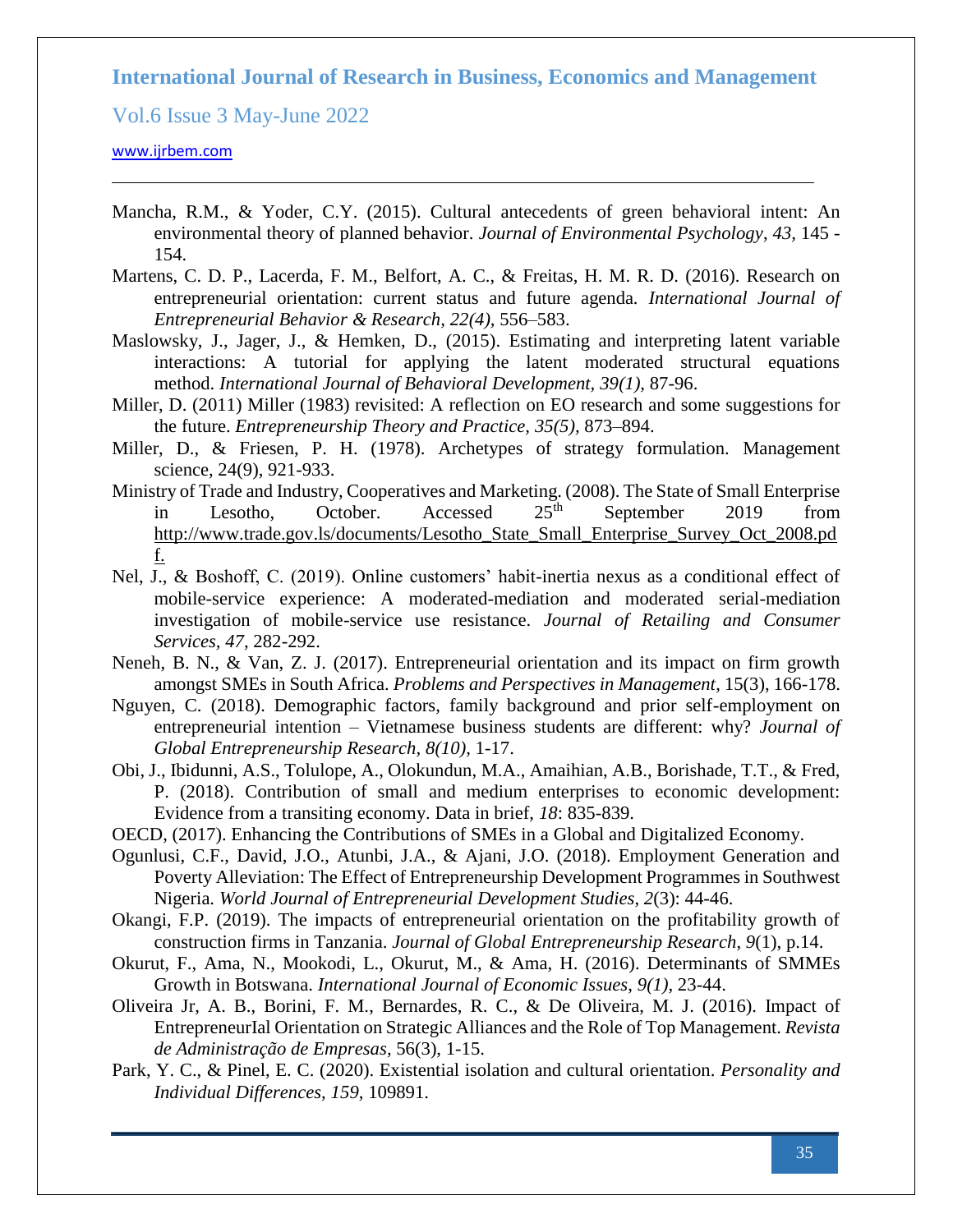Vol.6 Issue 3 May-June 2022

- Prasad, S.H., Giridhar, K., Barkur, G., & Kiefer, N. (2018). Do Personal Traits, Creativity and Organizational Trust Influence the Innovative Skills of Technical Students an Evidence from a Private University? *International Journal of Entrepreneurship*, *22(2),* 1-10.
- Păunescu, C., Popescu, M., & Duennweber, M. (2018). Factors Determining Desirability of Entrepreneurship in Romania. *Sustainability*, *10(11),* 3893.
- Pehrsson, A. (2019). When are innovativeness and responsiveness effective in a foreign market? *Journal of International Entrepreneurship, 17(1),*19-40.
- Rajapathirana, R.J., & Hui, Y. (2018). Relationship between innovation capability, innovation type, and firm performance. *Journal of Innovation & Knowledge, 3(1),* 44-55.
- Rezaei, J. & Ortt, R., (2018). Entrepreneurial orientation and firm performance: the mediating role of functional performances. *Management Research Review, 41(7),* 878-900.
- Rumbaugh, W.D. (2014). Affective domain applications in standards-based education. PhD Thesis. Liberty University.
- Sarwoko, E., & Frisdiantara, C. (2016). Growth determinants of small medium enterprises (SMEs). *Universal Journal of Management*, *4*(1), 36-41.
- Schwarzer, R., & Jerusalem, M. (1995). Generalized Self-Efficacy scale. *In* J. Weinman, S. Wright, & M. Johnston, *Measures in health psychology: A user's portfolio. Causal and control beliefs* (pp. 35-37). Windsor, UK: NFER-NELSON.
- Seng Tan B. (2004). The Consequences of Innovation: *In M. Roger, The Innovation Journal: The Public Sector Innovation Journal, 9(3),* 1-42.
- Semrau, T., Ambos, T., & Kraus, S. (2016). Entrepreneurial orientation and SME performance across societal cultures: An international study. *Journal of Business Research*, *69*(5), 1928- 1932.
- Shapero, A. (1975). The displaced, uncomfortable entrepreneur. *Psychology Today,* 9, 83-88.
- Shapero, A., & Sokol, L. (1982). The Social Dimensions of Entrepreneurship. *Encyclopedia of Entrepreneurship*, 72-90. SSRN: <https://ssrn.com/abstract=1497759>
- Siu, W. S., & Lo, E. S. C. (2013). Cultural contingency in the cognitive model of entrepreneurial intention. *Entrepreneurship Theory and Practice*, *37(2),* 147-173.
- Staniewski, M. W. (2016). [The contribution of business experience and knowledge to successful](javascript:void(0))  [entrepreneurship.](javascript:void(0)) *Journal of Business Research, 69 (11),* 5147-5152.
- UNDP (United Nations Development Programme), 2018. Human Development Report. New York.
- Vora, D., Vora, J., & Polley, D. (2012). Applying entrepreneurial orientation to a medium sized firm. *International Journal of Entrepreneurial Behavior & Research, 18(3),* 352 – 379.
- Wach, K. (2015). Entrepreneurial Orientation and Business Internationalisation Process: The Theoretical Foundations of International Entrepreneurship. *Entrepreneurial Business and Economics Review*, *3(2),* 9-24.
- Wales, W., Gupta, V.K., Marino, L., & Shirokova, G. (2019). Entrepreneurial orientation: International, global and cross-cultural research. *International Small Business Journal*, *37(2),* 95-104.